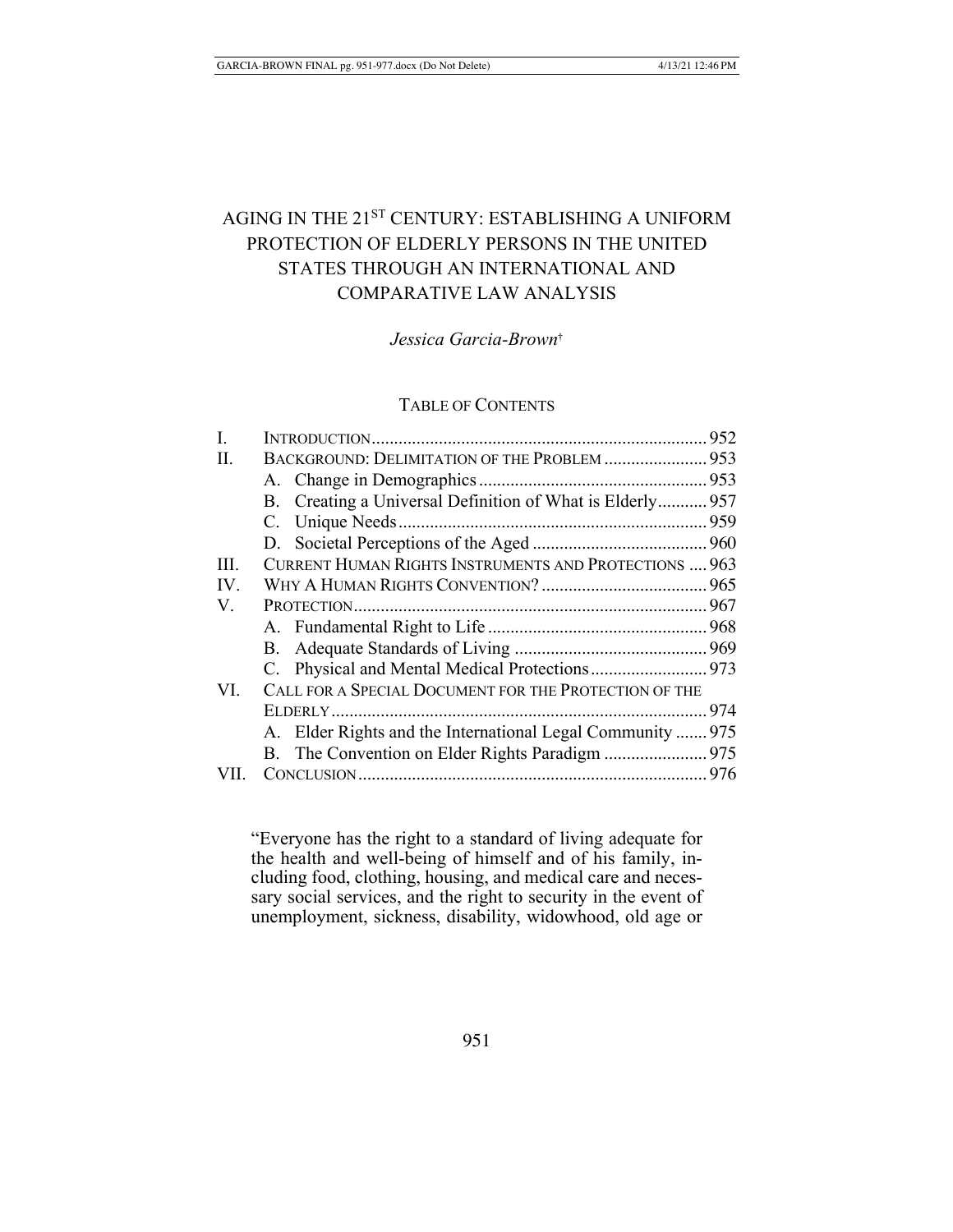other lack of livelihood in circumstances beyond his control." $^{\prime\prime}$ 

## I. INTRODUCTION

The elderly population has historically been underrepresented throughout international and domestic legal protections. With the exeeption of comprehensive legal instruments that include the older person,<sup>2</sup> protections for this population are nearly nonexistent. The United States has addressed issues that affect the elderly, such as physical abuse, emotional or psychological abuse, neglect, financial exploitation, and self-neglect<sup>3</sup> statutorily, but not through federal legislation. This lack of consensus results in a lack of consistency in the protection of the elderly.

The failure to enact federal legislation, which provides substantial guidance and remedial action, has led to the relaxed, and sometimes indiscriminate, enforcement of remedies.<sup>4</sup> Until 2009, federal law has provided little to no guidance, or funding to states for the enforcement of laws regulating elder abuse.<sup>5</sup> While the federal laws address elder abuse and neglect, services regulating state programs do not exist. Additionally, federal resources to enforce and regulate crimes against the elderly are not in place.<sup>6</sup> As a result, the states are left to establish regulations to prosecute in a variety of ways, lending to varying degrees of prosecution. These inconsistent forms of prosecution result in different states picking and choosing which crimes or

<sup>&</sup>lt;sup>†</sup> Jessica Garcia-Brown, J.D., LL.M., is an Associate Professor of Law and Director of Undergraduate Law Programs at Nova Southeastern University Shepard Broad College of Law. Professor Garcia-Brown earned her J.D. from NSU College of Law in 1998, and an LL.M. in Intercultural Human Rights from St. Thomas University School of Law in 2007. The author acknowledges with gratitude Professor Jon Garon for his insightful suggestions of an earlier draft of this Article and to Dean Debra Moss Vollweiler for her mentorship. She is deeply grateful to her family for their continuous support and encouragement.

<sup>1</sup> G.A. Res. 217 (III) A, Universal Declaration of Human Rights (Dec. 10, 1948) (emphasis added).

<sup>2</sup> G.A. Res. 2200 (XXI) A, International Covenant on Economic, Social and Cultural Rights (Jan. 3, 1976).

*<sup>7/&</sup>lt;sub>2</sub> Blder Abuse*, *7/000 Abuse*, *7/000 Abuse, <b>7/000 Abuse, 7/000 Abuse, 7/000 Abuse* AGING, https://www.nia.nih.gov/health/elder-abuse#types (last visited June 10, 2019).

<sup>4</sup> Mary Quinn & Candace Heisler, The Legal Response to Elder Abuse and Neglect, 14 J. ELDER ABUSE NEGL. 61-77 (2004).

<sup>5</sup> Elder Justice Act of 2009, S. 795, 111th Cong. (2009).

<sup>6</sup> Elder Victim Abuse Act, H.R. 4963, 114th Cong. (2015-2016).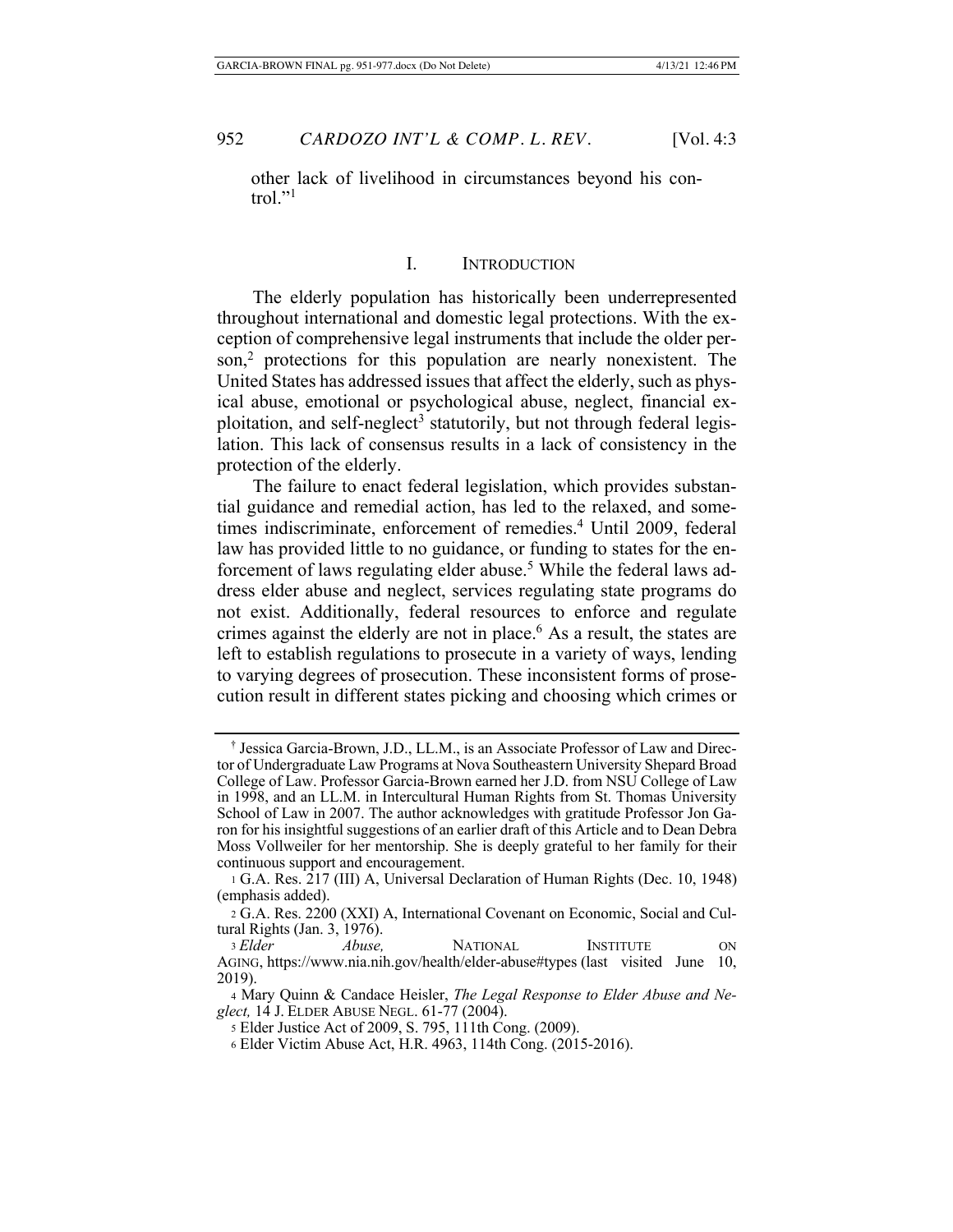$\dot{x}$  civil issues are most important to them, neglecting important matters from being addressed.<sup>7</sup>

This article seeks to analyze and compare the international and domestic protections currently in place, and to furnish a recommendation for federal legislation. The federal legislation is meant to provide uniform protections for the elderly population.<sup>8</sup> The elderly population requires protections of rights that go beyond statutory construction. Providing federal protections ensures uniform application with the assurance of enforcement guidelines upon the occurrence of abuses. While international protections exist, the enforcement for non-participating countries does not provide breadth or depth to such abuses.

As part of the Obama Administration's enactment of the Patient Protection and Affordable Care Act (PPACA) in 2010-better known as the Affordable Care Act or Obamacare—the Elder Justice Act (EJA) was passed.<sup>9</sup> The EJA is the first federal legislation enacted to address the concerns of elder abuse. The purpose of this legislation was to authorize and set aside federal funds meant to address and prevent the abuse, neglect, and exploitation of the elderly.<sup>10</sup> It provides a comprehensive framework for the prevention of elder abuse along with resources for federal and state agencies. In an effort to coordinate with agencies, entities were created to counter the exploitation and abuse of the elderly. $^{11}$ 

## II. BACKGROUND: DELIMITATION OF THE PROBLEM

#### A. Change in Demographics

This century holds a unique and beneficial factor that has never been seen globally or nationally before. Through the advancements in technology and healthcare, the longevity of life is changing the way that individuals plan their future and assess their rights. In 2016, there were over 49.2 million individuals sixty-five and older living in the United States.<sup>12</sup> It is estimated that by the year 2030, there will be

<sup>7</sup> Stacey Jirik & Sara Sanders, Analysis of Elder Abuse Statutes Across the United States, 2011-2012, 57 J. Of GERONTOLOGICAL SOCIAL WORK 478-497 (2014).

<sup>8</sup> Lawrence A. Frolik & Alison Barnes, Elder Law: Cases and Materials 3 (4th ed., 2007).

<sup>9</sup> Social Security Act Title XX, The Elder Justice Act of 2010, 42 U.S.C. § 1397-1397f.

<sup>10</sup> Patient Protection and Affordable Care Act, Title VI, Subtitle H-Elder Justice Act, Pub. L. No. 111-148 (2010).

<sup>11</sup> Patient Protection and Affordable Care Act  $\S$  6701, Pub. L. No 111-148 (2010).

<sup>12 2017</sup> Profile of Older Americans, ADMINISTRATION FOR COMMUNITY LIVING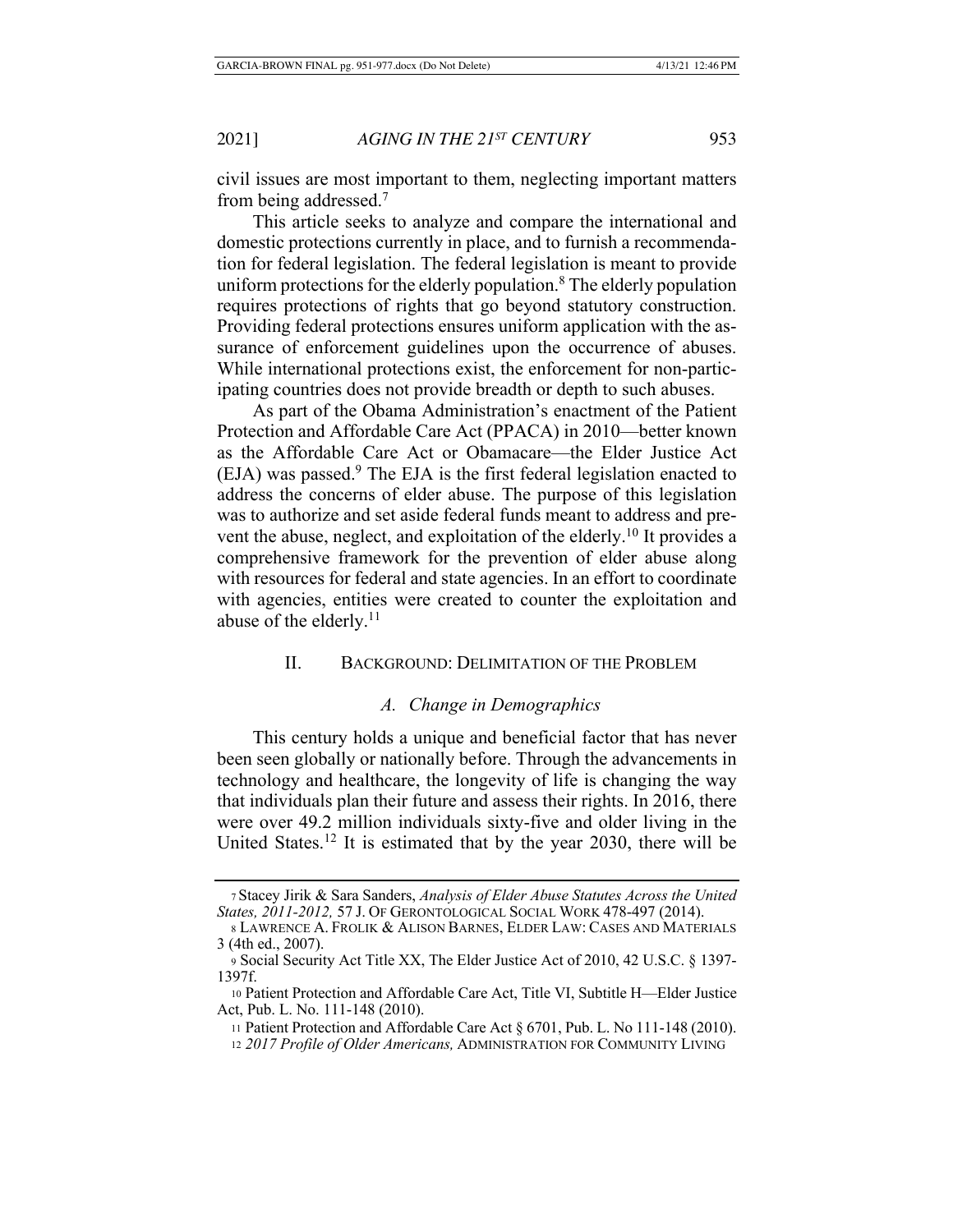approximately 70 million Americans aged sixty-five or older.<sup>13</sup> Internationally, every developed country will see an increase in the elder population during the latter half of the twenty-first century.<sup>14</sup> The United Nations predicts that people aged sixty and above will grow from six hundred million in 2001 to 1.2 billion by the year 2025, globally.<sup>15</sup> These numbers indicate that the world's elderly population will double within this time frame.<sup>16</sup> Individuals aged eighty and older will reach 137 million by  $2025<sup>17</sup>$  Between the years of 1998 and  $2025$ alone, the population designation is expected to change in the United States and Europe. The United States is expected to increase its elder population from sixteen to twenty-six percent, while Europe will experience a more modest increase from twenty to twenty-eight percent.<sup>18</sup> In the United States alone, one out of six Americans will be over the age of sixty-five by the year  $2020<sup>19</sup>$  Approximately seventy million Americans will be "older" by 2030.<sup>20</sup> While there is no universally agreed upon number by which a person is defined as "old," the United Nations (UN) has provided a definition as guidance. Pursuant to the UN's definition, an older adult is defined as a person aged sixty or over.<sup>21</sup> While the definition, or establishment of age, is different in relation to issues such as retirement and pension benefits, for the purposes of establishing a definition of what ages fall under the

15 High Commissioner for Human Rights, *The Economic, Social, and Cultural Rights of Older Persons*, 1, U.N. Doc. E/C.12/1995/16/Rev.1 (1995).  $16$  *Id.* 

<sup>(2017),</sup> https://acl.gov/sites/default/files/Aging%20and%20Disability%20in%20America/2017OlderAmericansProfile.pdf.

<sup>13</sup> Facts About Law and the Elderly, AMERICAN BAR ASSOCIATION DIVISION FOR MEDIA RELATIONS AND PUBLIC AFFAIRS 1, http://www.supporteddecisionmaking.org/sites/default/files/aba facts about law and the elderly 0.pdf (last visited Mar. 5, 2021).

<sup>14</sup> Jonathan Gruber & David, Wise An International Perspective on Policies for an *Aging Society* 1 (Nat'l Bureau of Econ. Research, Working Paper No. 8103) (Jan.  $2001$ ).

<sup>17</sup> Comm. on Econ., Soc. and Cultural Rts., 13<sup>th</sup> Sess., at 1, General Comment No. 6: The Economic, Social, and Cultural Rights of Older Persons, U.N. Doc. E/C.12/1995/16/Rev.1 (1995).

<sup>18</sup> Second World Assembly on Ageing, Report of the Second World Assembly on Ageing, U.N. Doc. A/CONF. 197/9, at 5 (May 23, 2002) [hereinafter U.N. Madrid *Conf. Report.* 

<sup>19 156</sup> CONG. REC. H3847 (2010).

<sup>20</sup> A. KIMBERLEY DAYTON, MOLLY M. WOOD & THOMAS P. GALLANIS, ELDER LAW: READINGS, CASES, AND MATERIALS 6 (2d ed., 2003).

<sup>21</sup> Older Persons, UNHCR, THE UN REFUGEE AGENCY, EMERGENCY HANDBOOK, https://emergency.unhcr.org/entry/43935/older-persons (last visited Feb. 19, 2021).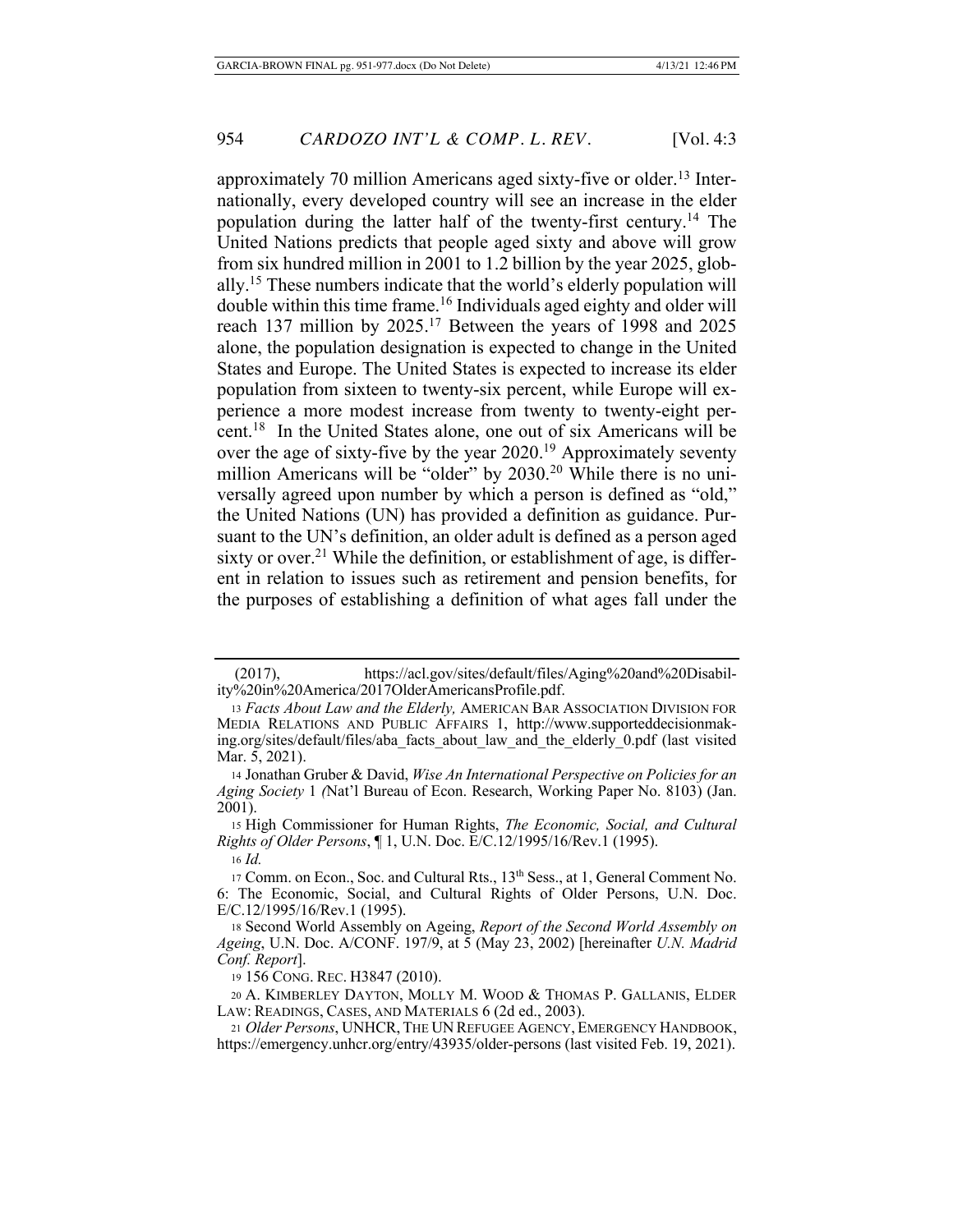purview of elder abuse, the UN's definition provides a universal foundation for other countries.

The increase in the older population will result in the "triangularization" of the United States demographics by the year 2025, which refers to the progression of a "bottom-heavy triangle, in which the majority of people were younger than twenty, into one in which almost all age groups from 0 to  $80+$  are roughly the same size."<sup>22</sup> The increase in this population is credited to the arrival of the "baby boomers," $^{23}$ who have reached the sixty-five plus mark. "Baby boomers" is a term used to describe the largest generation in the United States born between 1946 and 1964.<sup>24</sup> The term was first used to describe a baby boom following World War II in a Time Magazine news article documenting an increase in the nation's population in  $1947<sup>25</sup>$ 

Along with the baby boomers arrival to this new demographic, as of 2005, the fifteen to twenty nine year old age group saw a decrease in population, while all other older age groups experienced an increase.<sup>26</sup> Moreover, the migration of elderly individuals will ultimately cause additional issues that must be addressed by countries receiving an increase in immigrants. For example, in the United States, the elderly account for eleven percent of the foreign-born populations.<sup>27</sup> In 2008, Hispanic immigrants, in particular, made up 47% of the foreign elderly population.<sup>28</sup> The population is expected to quadruple by 2050, when older immigrants are expected to make up approximately sixteen million of the population within the United

<sup>22</sup> THOMAS T. PERLS ET AL., LIVING TO 100: LESSONS IN LIVING TO YOUR MAXIMUM POTENTIAL AT ANY AGE xii (1999).

<sup>23</sup> See HOGAN PEREZ, ET AL., WHO (REALLY) ARE THE FIRST BABY BOOMERS? (2008) (For additional information on "baby boomers").

<sup>24</sup> Carrie A. Werner, The Older Population: 2010, 2010, CENSUS BRIEFS, 4 n.6 (2011), https://www.census.gov/prod/cen2010/briefs/c2010br-09.pdf.

<sup>25</sup> The Economy: Baby Boom, TIME MAGAZINE (Feb. 9, 1948), http://content.time.com/time/subscriber/article/0,33009,856041,00.html (last visited Sept. 19, 2012).

<sup>26</sup> See The European Labour Market in Light of Demographic Change, EUROPA 7-8 (2000), https://ec.europa.eu/employment\_social/soc-prot/ageing/labour\_market/intro\_en.htm [hereinafter The European Labour Market] for explanation of the decrease in numbers for this age group, known as "Generation Y," may account to the previous generation's decision to not have children and pursue academic and professional goals.

<sup>27</sup> Mark A. Leach, America's Older Immigrants: A Profile, 4 GENERATIONS 32, 34-39 (2008).

<sup>28</sup> Jeanne Batalova & Aaron Terrazas, Frequently Requested Statistics on Immigrants and Immigration in the United States in 2009, MIGRATION POLICY INSTITUTE (Dec. 9, 2010), https://www.migrationpolicy.org/article/frequently-requested-statistics-immigrants-and-immigration-united-states-2009#2e.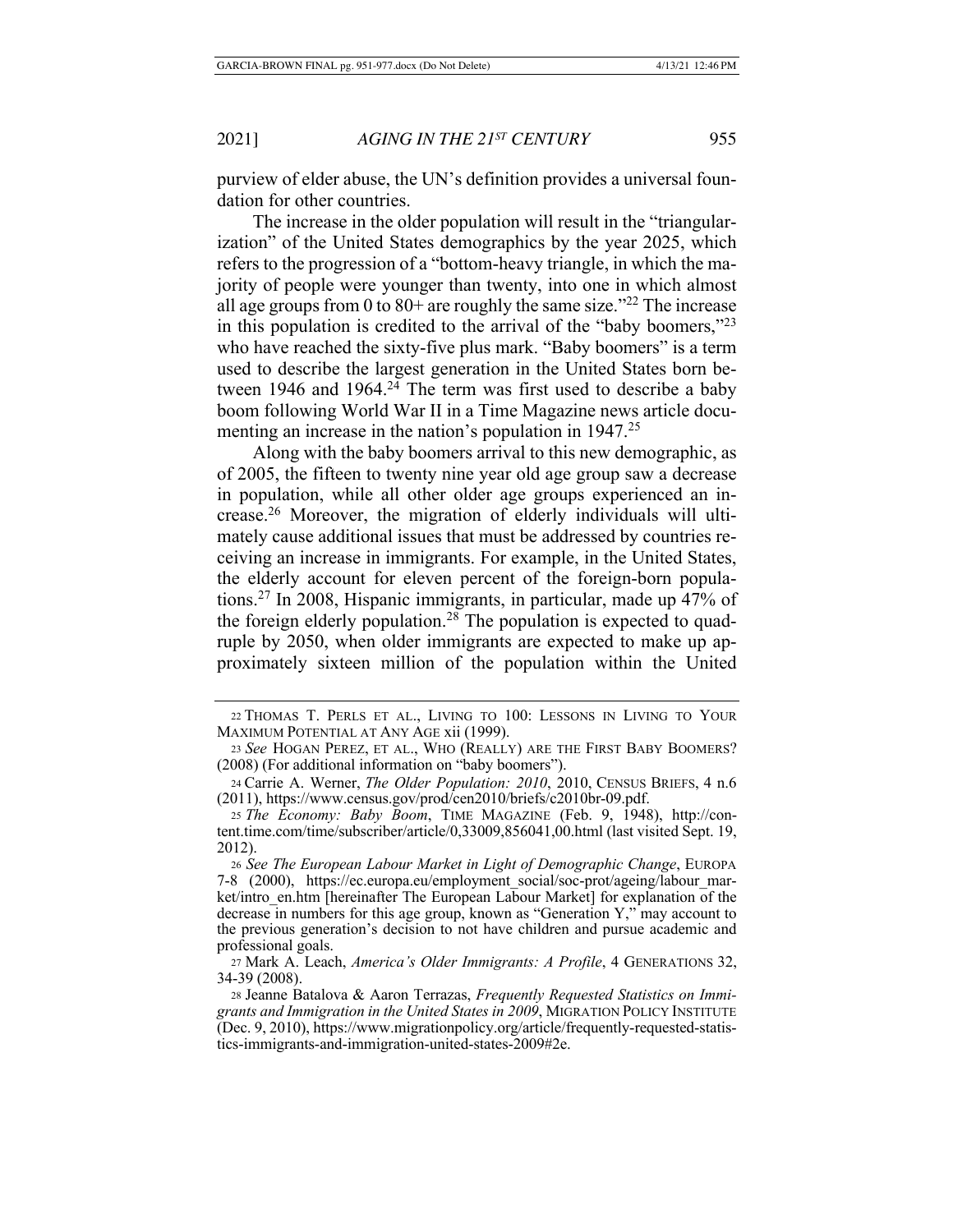States.<sup>29</sup> The influx of elderly immigrants will necessitate changes to meet these unique needs for this growing group.

This astronomic change in the world population challenges countries in meeting the necessities of this growing group of individuals. Preparing a strong foundation for this growing demographic will require the involvement of several players, including the global and regional community, the states, the private sector, non-governmental organizations, and the participation of individuals. Identifying the needs of this special group and enacting legislation and certain protections that will enhance their life is an impetus to ensuring the respect of these rights. $30<sup>30</sup>$ 

What constitutes as an elderly person relies on a variety of factors that are not limited to chronological age. It is common to hear how the perception of age has changed based on medical and technological advances assisting elderly individuals in mobility, mental clarity, and of course in physical health.<sup>31</sup> Although there are different perceptions as to what elderly truly means, it is important to classify people in this category in order to assign rights and protections. Similar to the way a person's race or ethnicity is categorized to ensure protections, defining what is elderly is a relevant criterion.<sup>32</sup> Just as certain characteristics shared by this group of individuals leads to the general perception of "elderly," such as loss of mobility, physical changes in appearance, changes in health, and diminished mental clarity and capacity, the labeling and generalization of individuals who may or may not comprise these characteristics, allows for special protections and rights. $33$ 

In American culture, the age of sixty-five distinguishes the commencement of old age. The establishment of this demarcation was based on the American system's adoption of the social security system the in 1930s.<sup>34</sup> The American model for the social security system was founded on the first social welfare system, which was created in 1889

<sup>29</sup> Judith Treas & Jeanne Batalova, Immigrants and Aging, in INTERNATIONAL HANDBOOK OF POPULATION AGING 368 (Peter Uhlenberg ed., Springer 2009).

<sup>30</sup> Lynn McDonald, *Why More Pilot Studies of Elder Mistreatment Are Necessary*, INT'L HANDBOOK OF ELDER ABUSE AND MISTREATMENT 13-38 (2019).

<sup>31</sup> Ronald W. Berkowsky, Elder Mistreatment and Psychological Well-Being among Older Americans, 17 INT. J. ENVIRON. RES. PUB. HEALTH 7527 (2020).

<sup>32</sup> LAWRENCE A. FROLIK & ALISON BARNES, ELDER LAW: CASES AND MATERIALS 3 (4th ed., 2007).

<sup>33</sup> Nancy L. Falk, Judith Baigis, & Catharine Kopac, Elder Mistreatment and the *Elder Justice Act, 17 ONLINE J. OF ISSUES IN NURSING (2012).* 

<sup>34</sup> Harrison Givens, Jr., An Evaluation of Mandatory Retirement, 52 ANNALS AM. ACAD. POL. & SOC. SCI. 50, 52 (1978).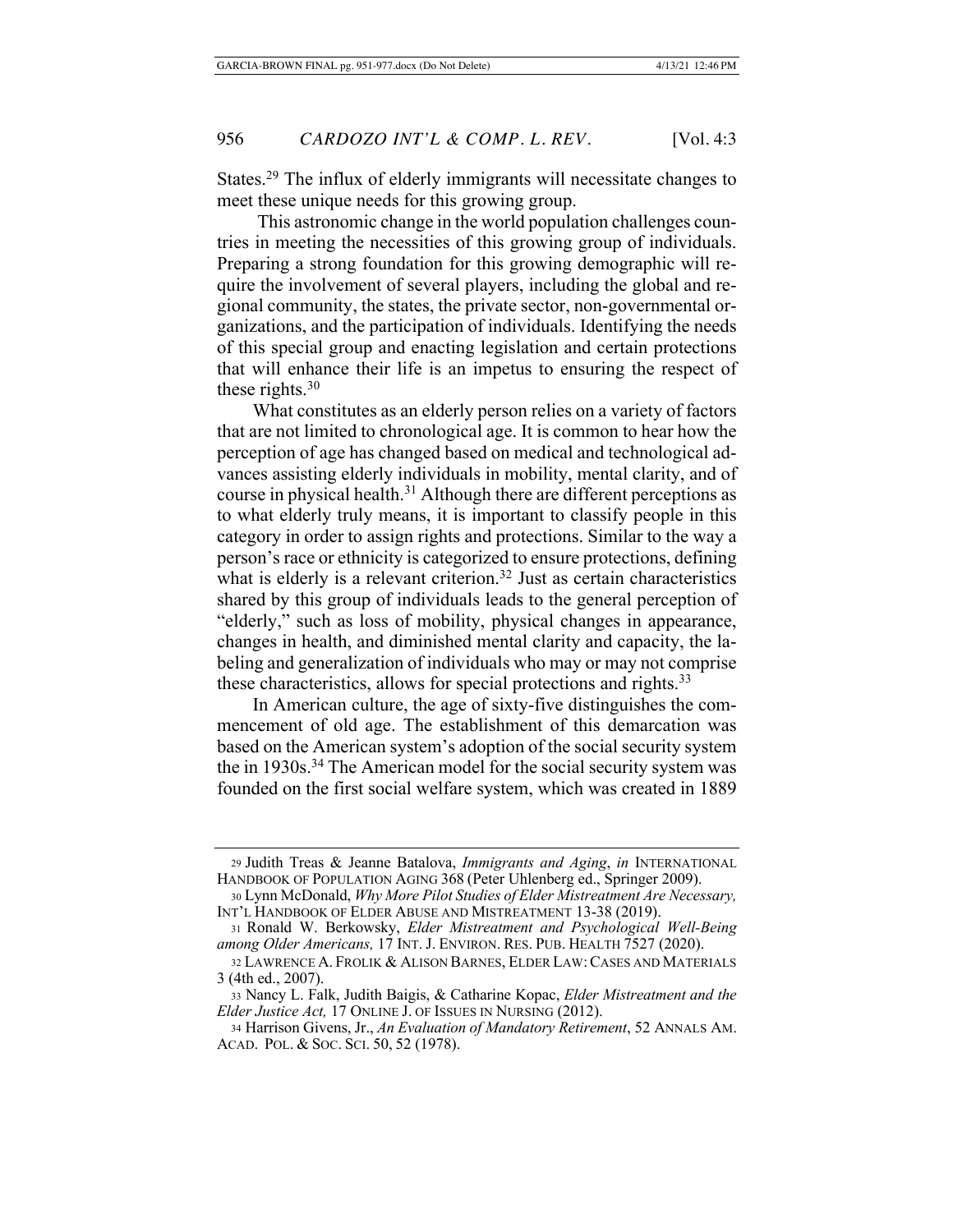by Germany's Chancellor Otto von Bismarck.<sup>35</sup> This revolutionary development spread across the country offering the first viable protection for the elderly and influencing changes for the older population. This first social welfare system established a forced retirement age and pension program providing for a fixed retirement age at sixty-five.<sup>36</sup> When the American system adopted and modified a similar social security system, the German model's mandatory age requirement was thereby incorporated. As such, the cultural perception of "old age" was established in the United States and internationally.<sup>37</sup>

## **B.** Creating a Universal Definition of What is Elderly

A definition of what is considered elderly has not been universally established nor accepted.<sup>38</sup> Historically, the age when a person will receive pension benefits has been the established demarcation for defining their status as elderly.<sup>39</sup> Internationally, countries that provide social welfare, generally established this age range between sixty and sixty-five years of age.<sup>40</sup> The UN has not implemented a standard criterion for other nations to follow, however it commonly accepted that anyone aged sixty and over, is considered to be a part of the elderly population.<sup>41</sup> The fluctuating classification of age amongst countries reflects their political and economic changes and needs.<sup>42</sup> The diverse needs of individuals, particularly in developing countries, has repeatedly led to an inability to establish a universal definition. Anthropological studies conducted in the 1970s seemingly sought to define old age in developing countries. Such international studies, including one

<sup>35</sup> Henry E. Sigerist, From Bismarck to Beveridge: Developments and Trends in Social Security Legislation, 20 J. PUB. HEALTH POL'Y, 474, 476, 491 (1999).

<sup>36</sup> LAWRENCE A. FROLIK & ALISON BARNES, ELDER LAW: CASES AND MATERIALS 3 (3rd ed., 2003).

<sup>37</sup> Vegard F. Skirbekk, Urusla M. Staudinger, & Joel E. Cohen, *How to Measure* Population Aging? The Answer is Less than Obvious: A Review, 65 GERONTOLOGY 136-144 (2018).

<sup>38</sup> The authors review of articles and studies has found an inconsistent definition of "elderly" amongst the international community. Cultural and societal factors appear to be the reason for the lack of consensus.

<sup>39</sup> Linton Weeks, An Age-Old Problem: Who is Elderly?, NPR (Mar. 14, 2013), https://www.npr.org/2013/03/12/174124992/an-age-old-problem-who-is-elderly.

<sup>40</sup> Mark Gorman, *Global Ageing-The Non-Governmental Organization Role in the* Developing World, 31 INT'L J. OF EPIDEMIOLOGY 782 (2002).

<sup>41</sup> Definition of an Older or Elderly Person, WHO, https://www.who.int/healthinfo/survey/ageingdefnolder/en/ (last visited May 17, 2019).

<sup>42</sup> P. Thane, *The Muddled History of Retiring at 60 and 65*, 45 New Soc'y 234, 234-236 (1978).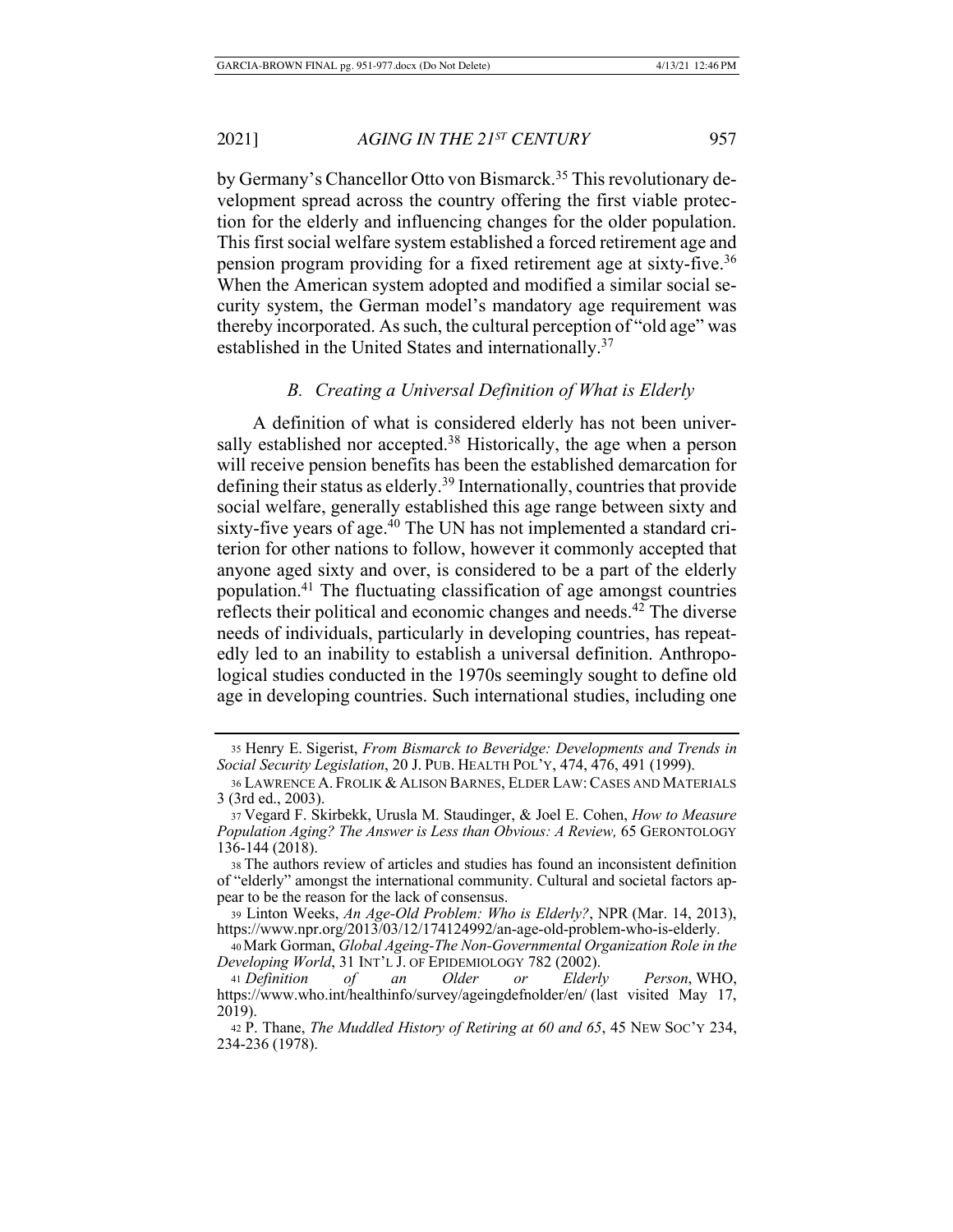in particular looked at several areas in Africa and concluded that the definition of age is based on three categories:  $(1)$  chronology;  $(2)$  the person's change in society, specifically, work; and (3) an alteration in physical characteristics, such as mental impairment.<sup>43</sup> The conclusion from this cultural study indicated that the perception of old age is primarily defined by the individual's change in his or her social roles.<sup>44</sup> Based on the multiple definitions provided by theorists, studies, and international entities, it is evident that an established definition of "elderly" is needed to properly establish a working international document. As such, many factors will have to be considered in this daunting task, such as the political effects, the economic ramifications, physical and mental capabilities, and the societal perceptions; however, it is imperative that the select population is to be offered the requisite protections.

It can be concluded that old age can be a societal construct that is likely considered arbitrary, which should be supported by the physiological changes endured by the person, rather than the subjective needs of a country or society. Statistical factors take chronological age into consideration when providing reports on life expectancy, population, and research. However, in order to properly define "elderly," it is necessary to incorporate a variety of factors such as a person's chronological age, physical and mental health, the person's functional capacity, and social involvement.<sup>45</sup> Again, the union of these factors will not provide for the perfect canon of what classifies an individual as elderly, but will provide a general working definition that will better serve this group. For example, the traditional cultural view that the elderly stage of a person's life begins at age sixty-five may be changing. With the pending age of retirement for social security benefits moving to age sixty-seven, it appears that the sixty-five demarcation of elder hood may be faltering.<sup>46</sup> Since, technically speaking, humans age every day, the physiological appearance does not support the definition of elderly, proving that old age is considered a social perception and not universally associated. Ultimately the concrete qualities that define what is elderly should be established from a rights perspective, thereby establishing the unique qualities that affect that population at

<sup>43</sup> Anthony P. Glascock & Susan L. Feinman, A Holocultural Analysis of Old Age, 3 COMP. SOC. RES. 311 (1980).

 $44$  *Id.* 

 $45$  *Id.* 

<sup>46</sup> Jean-Olivier Hairault, Thepthida Sopraseuth, & Francois Langot, *Distance to Retirement and Older Workers' Employment: The Case for Delaying the Retirement* Age, 8 J. EUROPEAN ECONOMIC ASSOC. 1034 (2010).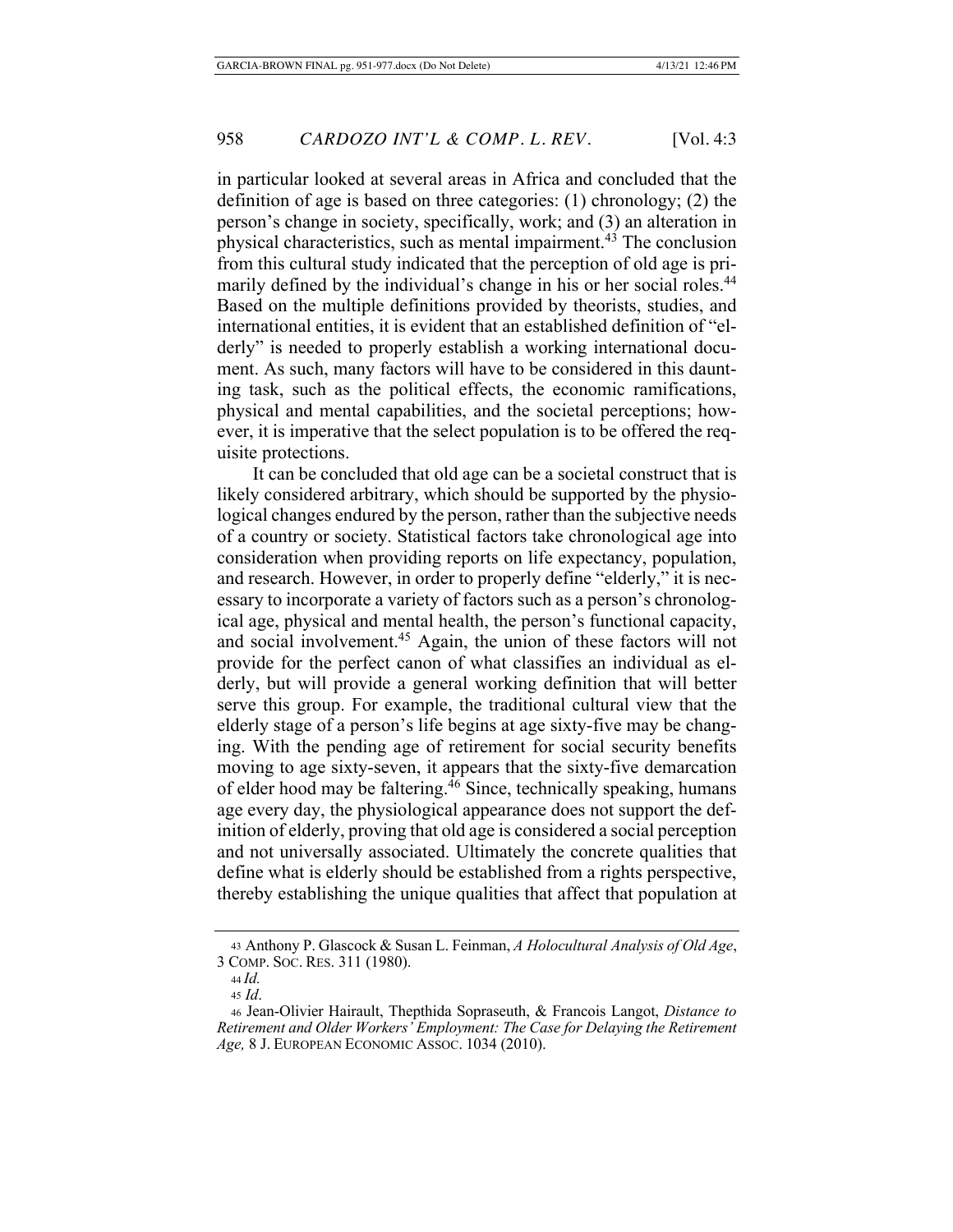a particular time of their lives. It is best established that the elder group is a category of a population rather than a constituted group<sup>47</sup> within the general population. Unique needs within the population may therefore lead to the request that specific provisions be provided for specific issues, such as elder abuse, while others may wish for a general protective document that congregate with the primary needs and rights for the elderly.<sup>48</sup> Therefore, the concept of old age will always be a myriad of subjective and objective standards. The global community must progress towards the creation of a document that will provide a standard of protections and methods of implementation for any entity that breaches these fundamental human rights.

## *C.* Unique Needs

The older generation brings with it a distinct set of human rights that are specific to the demographic group. Every individual has fundamental and theoretical human rights that are existent based on their common bonds as humans. Yet, the exclusive experiences or changes that occur during a group's human experience, elevates the need for a protection that addresses the sole experience endured during that point in human development.<sup>49</sup> It is indisputable that approaching one's elder years is a distinct experience only undergone by a select population. The inability to acknowledge the elemental needs of the elderly is what leads to a likelihood of breakdown when it comes to the protection of this population and the ultimate neglect in the creation of a human rights document.<sup>50</sup>

Just as the needs of children and women are often neglected, the creation of a document specifically addressing elderly rights would hopefully validate the elderly population in having "distinct human rights that were not addressed specifically in the 1948 Universal Declaration of Human Rights or other relevant human rights instruments." $51$ 

<sup>47</sup> Frédéric Mégret, The Human Rights of the Elderly: An Emerging Challenge  $(Apr. 4, 2010)$ , https://papers.ssrn.com/sol3/papers.cfm?abstract\_id=1584303.

<sup>48</sup> BEYOND ELDER LAW: NEW DIRECTIONS IN LAW AND AGING (Israel Doron & Ann M. Soden eds.,  $2012$ ).

<sup>49</sup> Marthe Fredvang & Simon Biggs, The right of older persons: Protection and gaps under human rights law (Social Policy Working Paper No. 16).

<sup>50</sup> John Williams, When I'm Sixty Four: Lawyers, Law and 'Old Age', 34 CAMBRIAN L. REV. 103 (2003).

<sup>51</sup> World Health Organization [WHO], Status of Preparation of Publications, Studies and Documents for the World Conference, U.N. Doc. 157/PC/61/Add.8  $(1993).$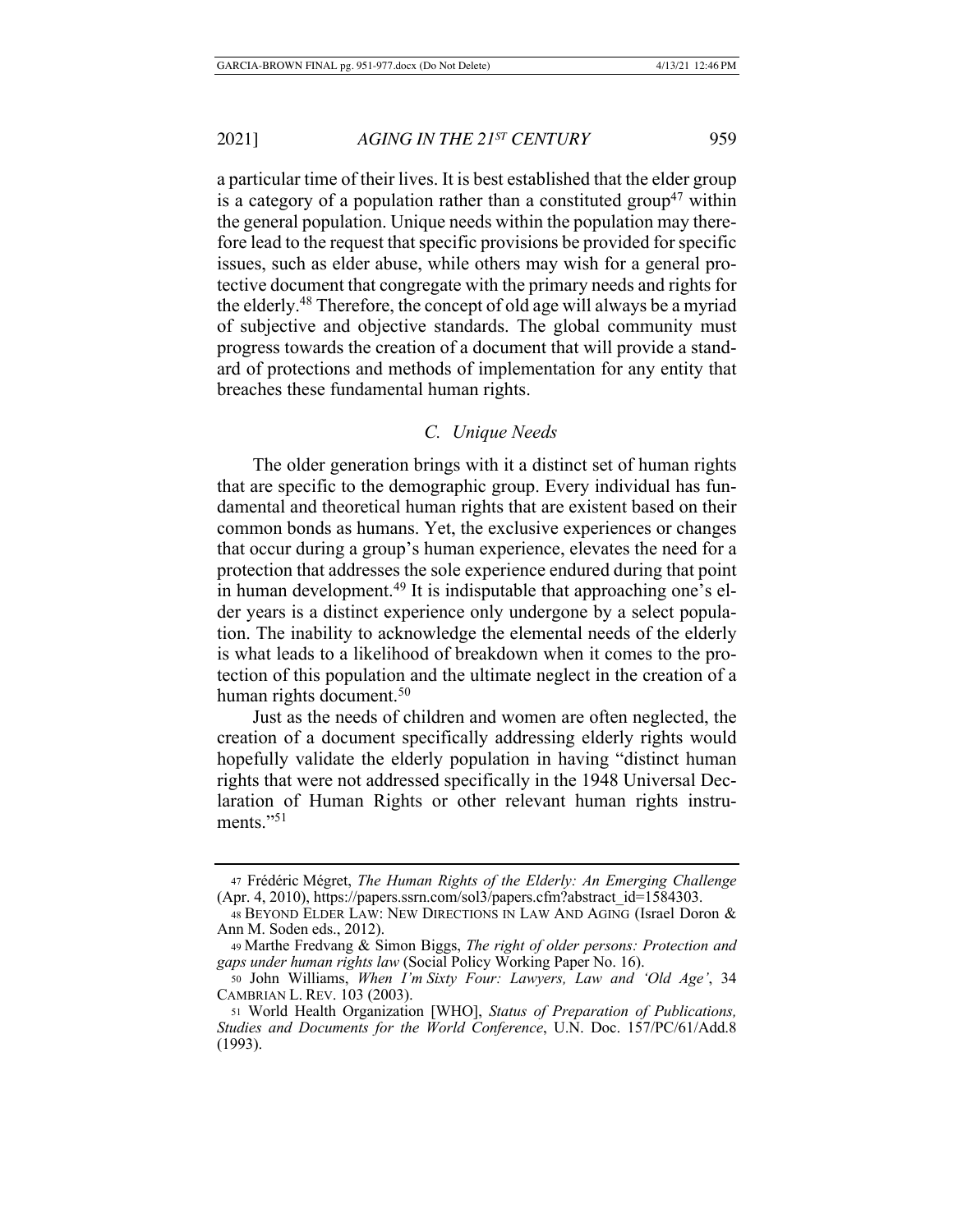Particularly important to older men and women, are issues related to healthcare, scientific research, asset protection, discrimination, government benefits, and criminal laws. The international community has not refuted the fact that the elderly has unique needs that must be addressed. The unique needs the elderly face include physical abuse, mental abuse, including bullying, discrimination, neglect, and financial exploitation.<sup>52</sup> However, the needs that have been debated, relate more so to data and economic analysis, rather than the political, social, economic, and medical needs of the individual.<sup>53</sup>

Included in these concerns, are the rights of older women. Older women are confronted with the inequity of both age and gender, thereby facing a unique subset of concerns. It is expected that older women will outnumber older men, thereby facing discrimination in a variety of areas, particularly when it comes to financial earnings, familial responsibilities,<sup>54</sup> and diminished government support.<sup>55</sup> Moreover, older women are consistently underrepresented within the area of medical research. For example, loss of income, status and property rights, and social stigmatization are a few of the economic and social distresses that women experience as they age.<sup>56</sup>

Political underrepresentation is also a problem that is unsurprisingly present in many cultures around the world. The issues which are confronted by women in various countries may be different, however the common theme encountered by women, relates back to what roles are dominant in society and how that dichotomy hinders the advancement of the traditionally subordinate female roles.<sup>57</sup>

## **D.** Societal Perceptions of the Aged

The assumed ideal is for a significant portion of a population to achieve old age. Through the taking of vitamins, eating well,

<sup>52</sup> Elder Abuse and Neglect: In Search of Solutions, AMERICAN PSYCHOLOGICAL Association https://www.apa.org/pi/aging/resources/guides/elder-abuse (last visited Mar. 15, 2020).

<sup>53</sup> Mégret, *supra* note 47.

<sup>54</sup> Report of the Second World Assembly on Ageing, at 6, 11, U.N. Doc. A/CONF. 197/9, (April 8-12, 2002).

<sup>55</sup> HelpAge International, *Equal Treatment*, *Equal Rights: Ten Actions to End Age Discrimination*, HELPAGE INT'L 1, 8 (Nov. 2001), https://www.helpage.org/silo/files/equal-treatment-equal-rights-ten-actions-to-endage-discrimination.pdf.

<sup>56</sup> Lindsey Judge, The Rights of Older People: International Law, Human Rights Mechanisms and the Case for New Normative Standards, GLOBALAG 1, 8 (Dec. 2008), http://globalag.igc.org/elderrights/world/2008/internationallaw.pdf. *57 Id.*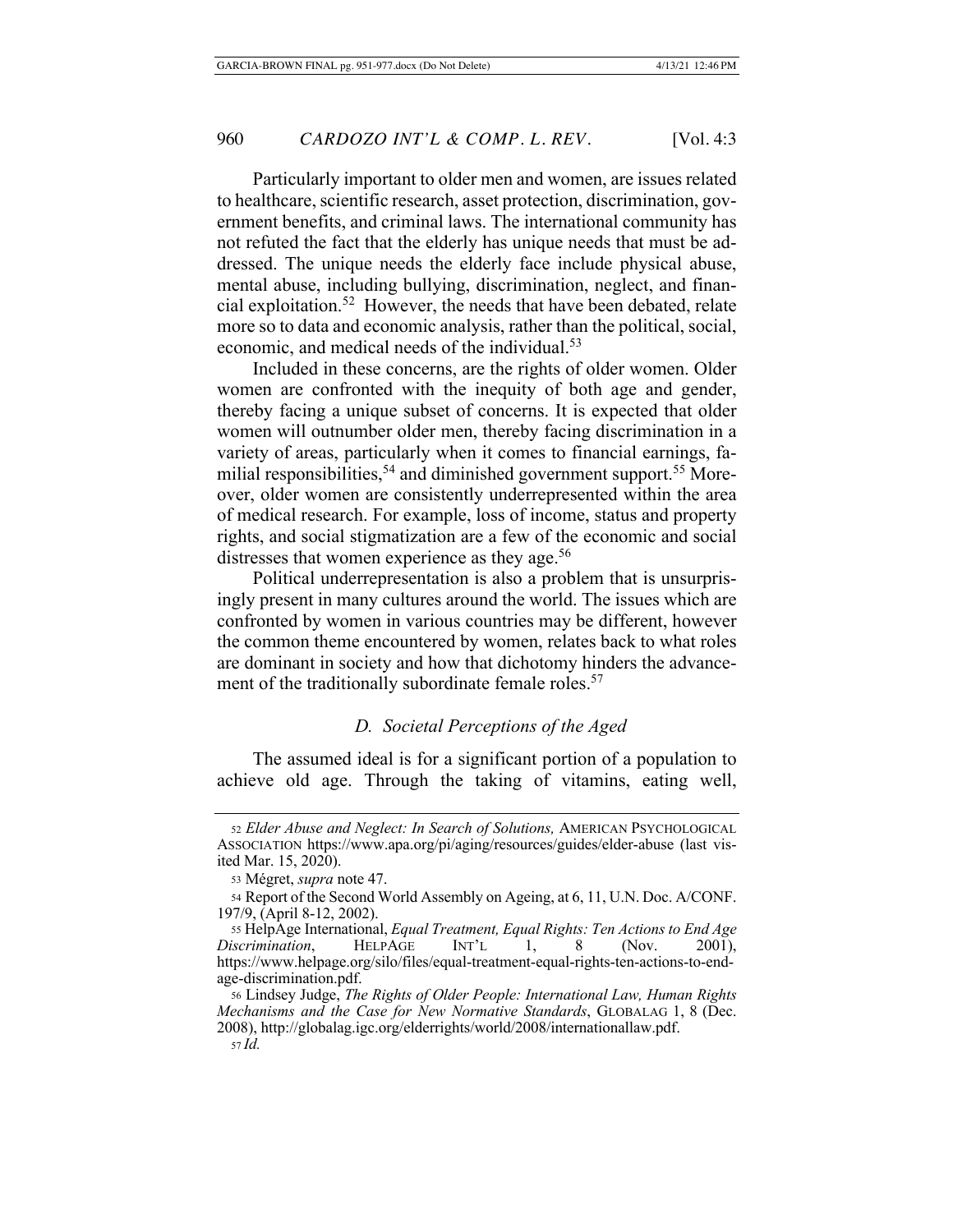maintaining mental clarity, individuals seek to reach a certain ripe age, however, during their youth, the categorization of "elderly" can have a negative connotation that oftentimes leads to stereotypes. For example, in 1968, Dr. Robert N. Butler, the Director of the National Insti*tute on Aging*, coined the term "ageism."<sup>58</sup> Dr. Butler defined ageism as the "systematic stereotyping of and discrimination against people because they are old, just as racism and sexism accomplish this with skin color and gender. Old people are categorized as senile, rigid in thought and manner, old-fashioned in morality and skills."<sup>59</sup>

Through the establishment of this term, the reality of a legal foundation regarding the differential treatment endured by the elderly was validated. In the furtherance of his research, Dr. Butler stated that the discrimination endured by the elderly arises from the fear and resentment that younger populations harbor toward the elderly population.<sup>60</sup> It is feared for example that the that the elderly population will be an economic burden upon the younger generation, thereby leading to an "intergenerational conflict."<sup>61</sup> Additionally, the industrial age has precipitated this intergenerational conflict. The need for strong workers in the factories led to the gradual ousting of the elderly. The labor of older workers was viewed as less efficient and less essential for the family unit, which had previously been relied upon for the contributions of all family members, both young and old.<sup>62</sup> This revamping of the workplace population changed the elderly person's role within the spectrum of employment. Older individuals, who were told to retire, were seen as weaker both physically and mentally. The perception of age changed from one where all individuals contributed to the familial community and society, to one where the elderly person became a burden both on the family unit and the community. $63$ 

Additionally, the negative characteristics of aging filtered into various social media outlets, further promoting the idea that "younger is better." The idea that the elderly are impaired, incompetent, physically limited, and senile, are perceptions that that sociologists,

<sup>58</sup> W. Andrew Achenbaum, From Ageism to the Longevity Revolution: Robert But*ler, Pioneer, 54 THE GERONTOLOGIST 1064 (2014).* 

<sup>59</sup> Robert N. Butler, *Dispelling Ageism: The Cross-Cutting Interventions*, ANNALS AM. ACAD. POL. & Soc. Sci. 138, 139 n. 2 (1989).

<sup>60</sup> *Id*. at 140–41.

 $61$  *Id.* 

<sup>62</sup> See W. Andrew Achenbaum, *The Obsolescence of Old Age in America*, 1865-1914, J. Soc. HIST. 48 (1974), *reprinted in* MILDRED M. SELTZER ET AL., SOCIAL PROBLEMS OF THE AGEING: READINGS 26, 31 (Stephen D. Ruttere ed., 1978).

<sup>63</sup> JILL M. CHONODY & BARBRA TEATER, SOCIAL WORK PRACTICE WITH OLDER **ADULTS** (2018).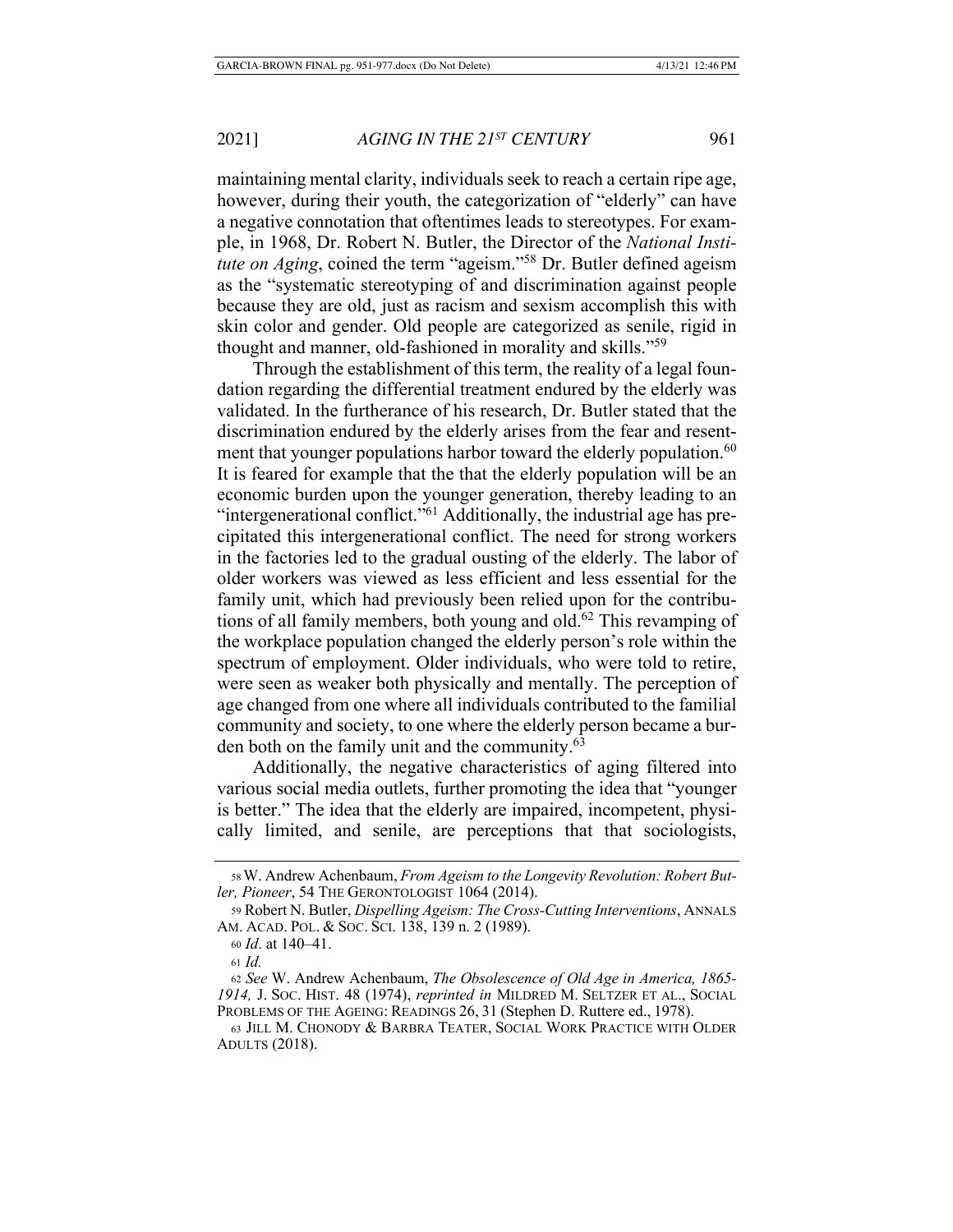gerontologists, and psychologists have advanced.<sup>64</sup> The discrimination against the elderly, or ageism, has been shown to be more intricate than the discrimination experienced by other protected classes such as women, children, and the disabled.<sup>65</sup> Through the required commitment from the Second World Assembly, international reports submitted by countries have shown that the abuse, neglect, and discrimination encountered by the elderly is in fact a universal concern endured by all elderly people.<sup>66</sup> Reports submitted by countries, along with the ever growing globalization of society, affirms the need for a universal legal document, enumerating, protecting, and enforcing the rights of the elderly. Social gerontologists have evaluated how globalization has created an evident social responsibility transnationally.<sup>67</sup> The globalization of society brings to light the creation of a new impression of "active aging" and a definitive ideal of "citizenship" through the implementation of rights discourse.<sup>68</sup>

Physical and mental decline has been repeatedly established in the medical community. As such, the medical profession has also promoted the discrimination of the elderly in our culture. Evident throughout the specialty of geriatrics, is the reluctance of medical professionals to specialize in the treatment of the elderly.<sup>69</sup> With an aging society and with nursing homes at the forefront of neglect, it is evident that long-term care is not often viewed as a way of promoting the medical profession, while numerous advertisements are centered on youthpromoting procedures and techniques.<sup>70</sup> The medical profession may appear to be promoting the health care of the elderly through studies that lengthen and enhance their lives, yet the failure of the professionals to work with this age group only endorses the negative perception that the elderly are somehow contaminated.

<sup>64</sup> Butler, *supra* note 59, at 6–10.

<sup>65</sup> See Mary E. Kite et al., Attitudes Toward Younger and Older Adults: An Updated Meta-Analytic Review, 61 J. Soc. Issues 241<sup>(2004)</sup>, reprinted in TODD D. NELSON ET AL., AGEISM: STEREOTYPING AND PREJUDICE AGAINST OLDER PERSONS 129 (2004).

<sup>66</sup> U.N. Secretary-General, Follow-Up to the Second World Assembly on Ageing, U.N. Doc.  $A/64/127$  (July 6, 2009).

<sup>67</sup> Carroll L. Estes & Chris Phillipson, The Globalization of Capital, the Welfare State, and Old Age Policy, 32 INT'L J. HEALTH SERV. 279 (2002).

<sup>68</sup> Alan Walker, A Strategy for Active Aging, 55 INT'L Soc. SECURITY REV. 121  $(2002).$ 

<sup>69</sup> ERDMAN B. PALMORE, AGEISM: NEGATIVE AND POSITIVE (Bernard D. Starr series ed., Springer Series on Adulthood and Aging No. 25, 1990).

<sup>70</sup> Allison K. Hoffman, Reimagining the Risk of Long-Term Care, 16 YALE J. OF HEALTH POL'Y, L., & ETHICS 147 (2016).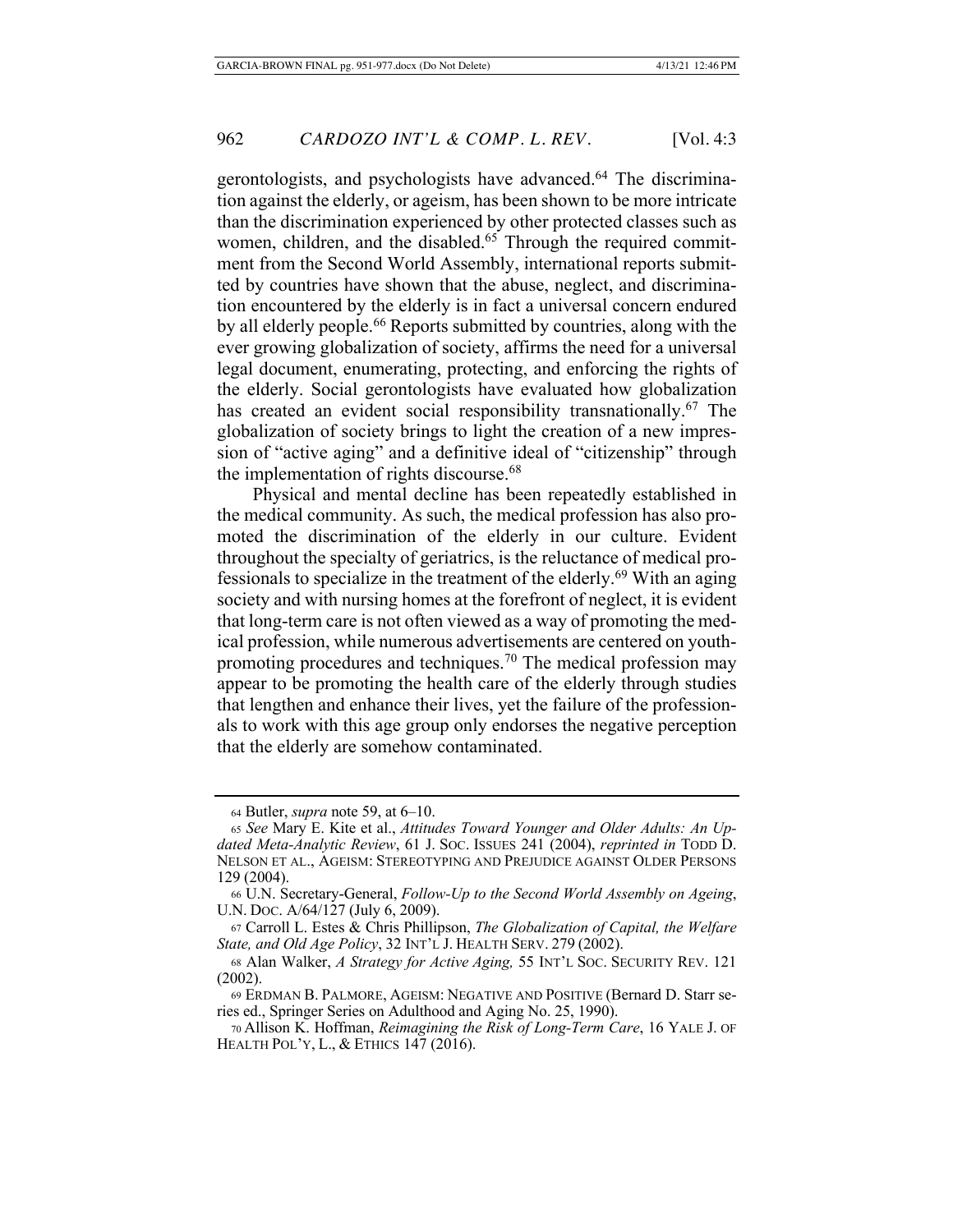## III. CURRENT HUMAN RIGHTS INSTRUMENTS AND PROTECTIONS

Domestically, one can see that the elderly are seen as a commodity: a group of individuals that must be respected and protected. Social services in the form of pensions, welfare assistance, medical care insurance, unique tax deductions, initiation of community care centers and public transportation all offer the elderly individual the opportunity to maintain a basic lifestyle that provides diversion and entertainment and to maintain an active lifestyle. Legislation against discrimination in the workplace and the enactment of healthcare initiatives, provide the veneer that the elderly population is provided with innumerable rights. For example, the United States Age Discrimination Act provided protection against unjustified dismissal from the workplace based merely on age.<sup>71</sup> This legislation is couched in civil rights initiatives, which gave rise to a significant amount of litigation. Although a strong legislative tool that has prevented several employers from unlawfully terminating individuals of a certain age, this and other domestic legislation lack the human rights aspect, as it focuses on the discrimination of the elderly.<sup>72</sup>

The past decade has also seen a surge of interest in the creation of an international human rights convention related to the rights of the older person. The universal policy would not only benefit the international elderly community, but would also work to bind local and national governments. With the creation and adoption of the International Convention on the Rights of Person with Disabilities in 2007, an increased awareness of an existing void pertaining the protection of the elderly became even more apparent. As such, Human rights interest groups and international Non-Governmental Organizations, such as the International Federation on Aging, have worked towards the creation of a binding instrument that can be applied both universally and locally. $73$ 

At the moment, the rights of the elderly are not addressed in any principal human rights instruments. In 2003, a study conducted by Diego Rodriguez-Pinzon and Claudia Martin described the normative

<sup>71</sup> U.S. Equal Employment Opportunity Commission, Age Discrimination, https://www.eeoc.gov/age-discrimination (last visited Mar. 15, 2021).

<sup>72</sup> Stuart Goosey, Is age discrimination a less serious form of discrimination?, 39 LEGAL STUDIES  $533-49$  (2019).

<sup>73</sup> Arlene S. Kanter, *The United Nations Convention on the Rights of Persons with Disabilities and Its Implications for the Rights of Elderly People Under International Law*, 25 GA. ST. U. L. REV. 527 (2009).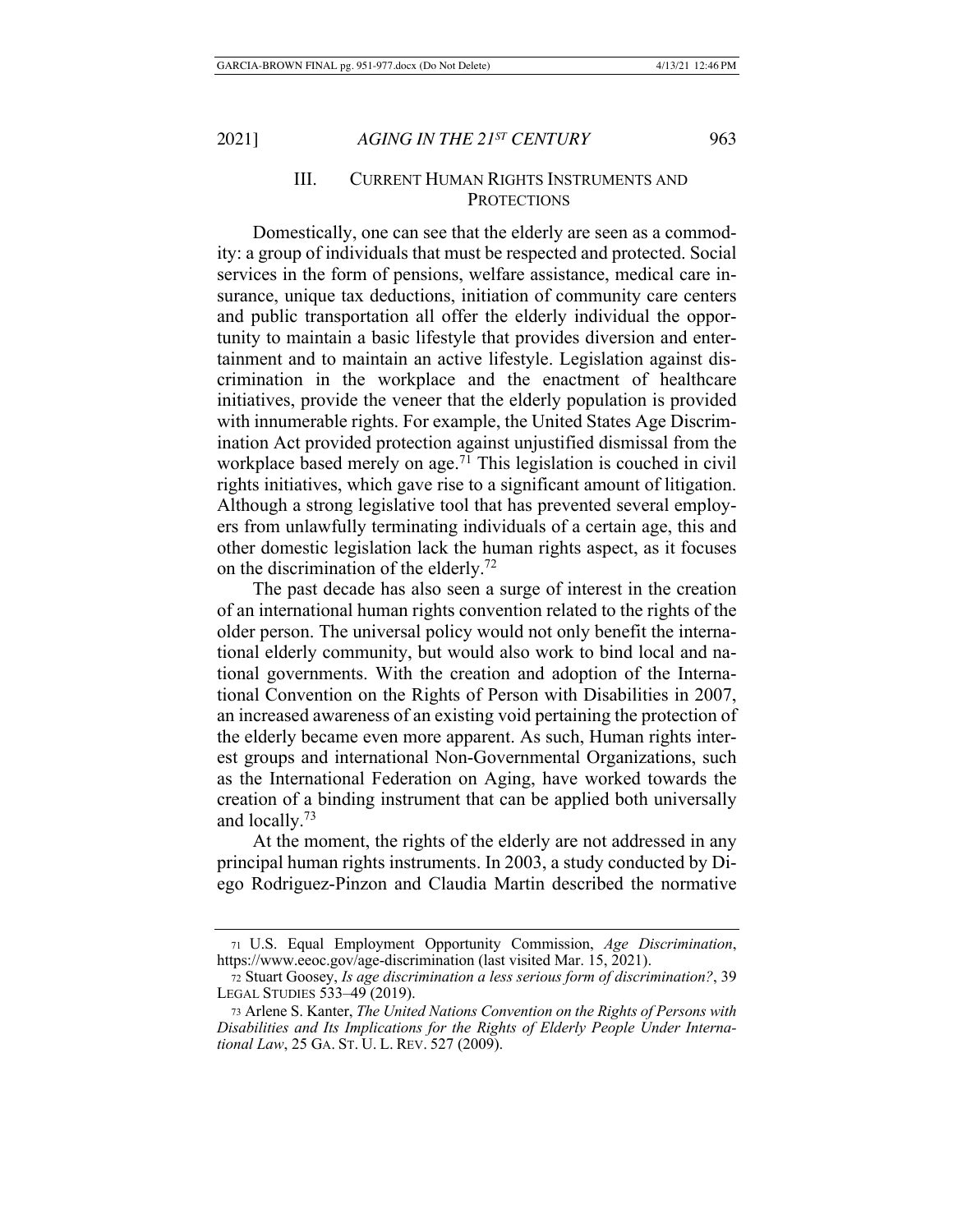gap that existed in the study of, and the minimal protection of rights afforded to the elderly population.<sup>74</sup> Their empirical-legal findings determined that:

There are very few provisions in international law that directly address elderly rights. There are isolated efforts by certain international bodies to systematically refer to the rights of the elderly when interpreting their corresponding conven $tions \ldots$ 

However, there is no specific international body with the mandate to focus on the rights of the elderly. Nor is there an elderly rights convention in place. It is in fact the vulnerable population that does not have a comprehensive and/or binding international instrument addressing their rights specifically.<sup>75</sup>

It may be deduced that the International Covenant on Social and Economic Rights may include a brief protection for the elderly when discussing "social insurance," which may be referring to a right to pensions. However, nowhere in the document is the elder population acknowledged. Moreover, regional instruments offer brief references to the rights of those who are aging. For example, Article  $18(4)$  of the African Charter, declares that the aged must "have the right to special measures of protecting in keeping with their physical and moral needs."<sup>76</sup> Other human rights instruments refer to elder rights in very broad terms, failing to enumerate protections for the population. As evidenced in Article 25 of the Charter of Fundamental Rights of the European Union, the article states that the members of the European Union "recognises and respects the rights of the elderly to live a life of dignity and independence and to participate in social and cultural life."<sup>77</sup> Although reference to any protections for this population appear vague and extremely expansive within the human rights

<sup>&</sup>lt;sup>74</sup> Diego Rodriguez-Pinzon, & Claudia Martin, The International Human Rights *Status of Elderly Persons*, 18 AM. U. INT'L L. REV. 915 (2003).

*/*

<sup>&</sup>lt;sup>76</sup> Organization of African Unity (OAU), African Charter on Human and Peoples' Rights ("Banjul Charter"), Art. 18 (4), 27 June 1981, CAB/LEG/67/3 rev. 5, 21 I.L.M. 58 (1982), https://www.refworld.org/docid/3ae6b3630.html (last visited Mar. 15, 2021).

<sup>77</sup> Charter of Fundamental Rights of the European Union, art. 25., 2000 O.J. (C364) (Dec. 18, 2000).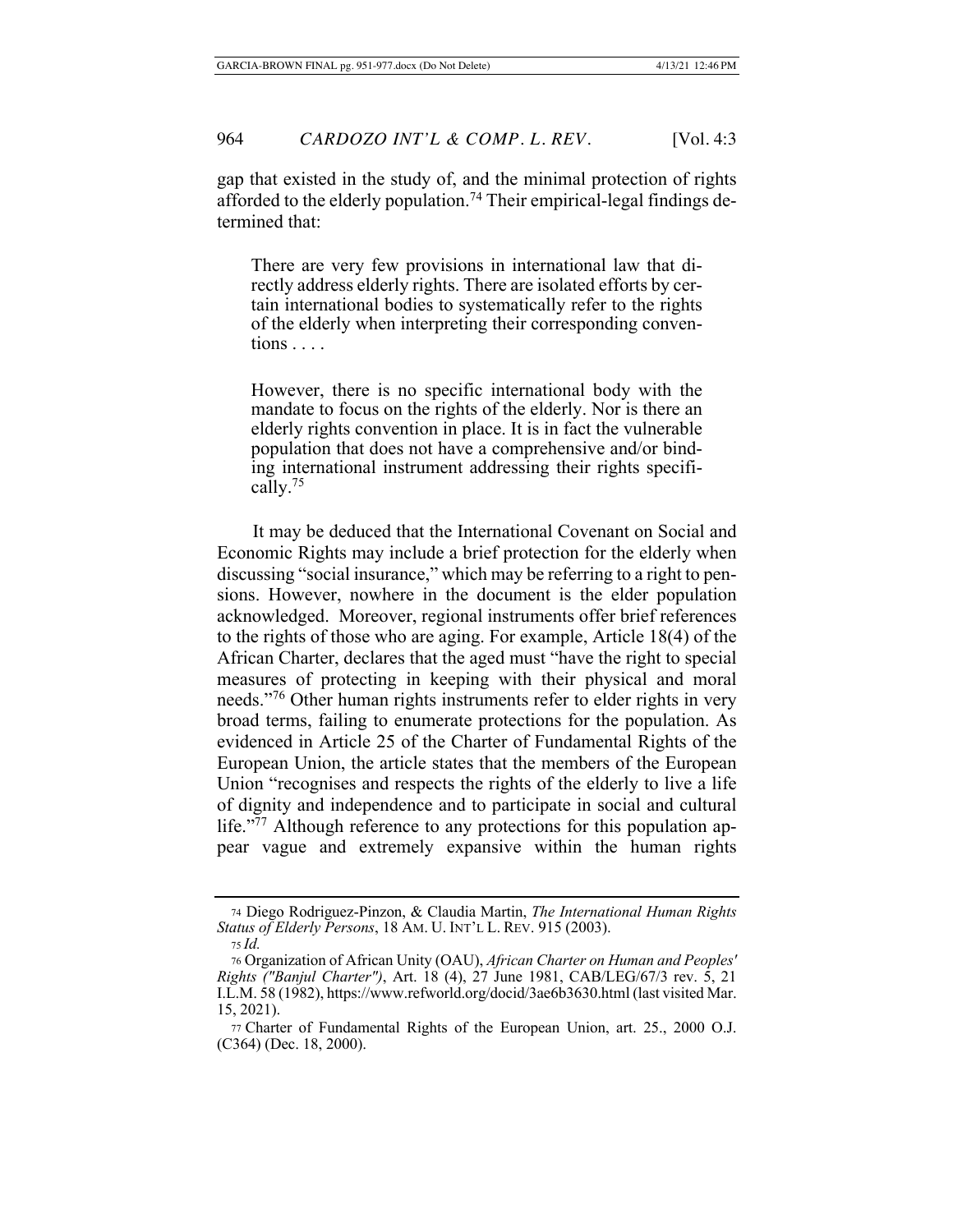instruments previously mentioned, the rights of the aged have been steadily monitored and enforced throughout these nations.

## IV. WHY A HUMAN RIGHTS CONVENTION?

Human rights documents have successfully addressed the rights and protections of distinct groups of individuals, such as women, children, persons with disabilities, migrant workers, and Indigenous peoples.<sup>78</sup> Select human rights conventions briefly address particular areas of human rights for the elderly, but no legally binding document has been created protecting the rights of the older person.<sup>79</sup> At the present time, a document that adequately addresses the rights of the elderly and provides the requisite protection for these rights, does not exist. Based on the distinctive needs of this expanding and neglected population, the global community must ask itself if the necessity to create an all-inclusive document that codifies the human rights of the older person should be established. Based on this growing population's expected global expansion, the answer is certainly yes. Moreover, it is imperative that elder law, which has flourished as a legal specialization in the last twenty or so years,  $80$  be codified internationally through the creation of a document that will protect the human rights of this growing group of individuals. The array of issues affecting the elderly must be addressed in a human rights convention, specifically demarcating the problems affecting the elderly, the rights that they warrant, and the protections which they should be afforded. The creation of a universally adopted international convention for the rights of the elderly will efficiently ensure that their rights are endorsed and advanced.

In 2009, based on the information that no binding document addressing the rights of the elderly existed, the UN Expert Group promoted the need for an international convention for the rights of the elderly. The UN Expert Group pronounced:

<sup>78</sup> See G.A. Res. 3318 (XXIX), Declaration on the Protection of Women and Children in Emergency and Armed Conflict (Dec. 14, 1974); see also G.A. Res. 44/25, Convention on the Rights of the Child (Sept. 2, 1990).

<sup>79</sup> See G.A. Res. 46/9, United Nations Principles for Older Persons (Dec. 16, 1991), https://www.ohchr.org/en/professionalinterest/pages/universalhumanrightsinstruments.aspx (at Rights of Older Persons "United Nations Principles for Older Persons" hyperlink).

<sup>80</sup> Israel Doron, *Elder Law: Current Issues and Future Frontiers*, 3 EUR. J. AGEING  $60, 60 - 66$  (2006).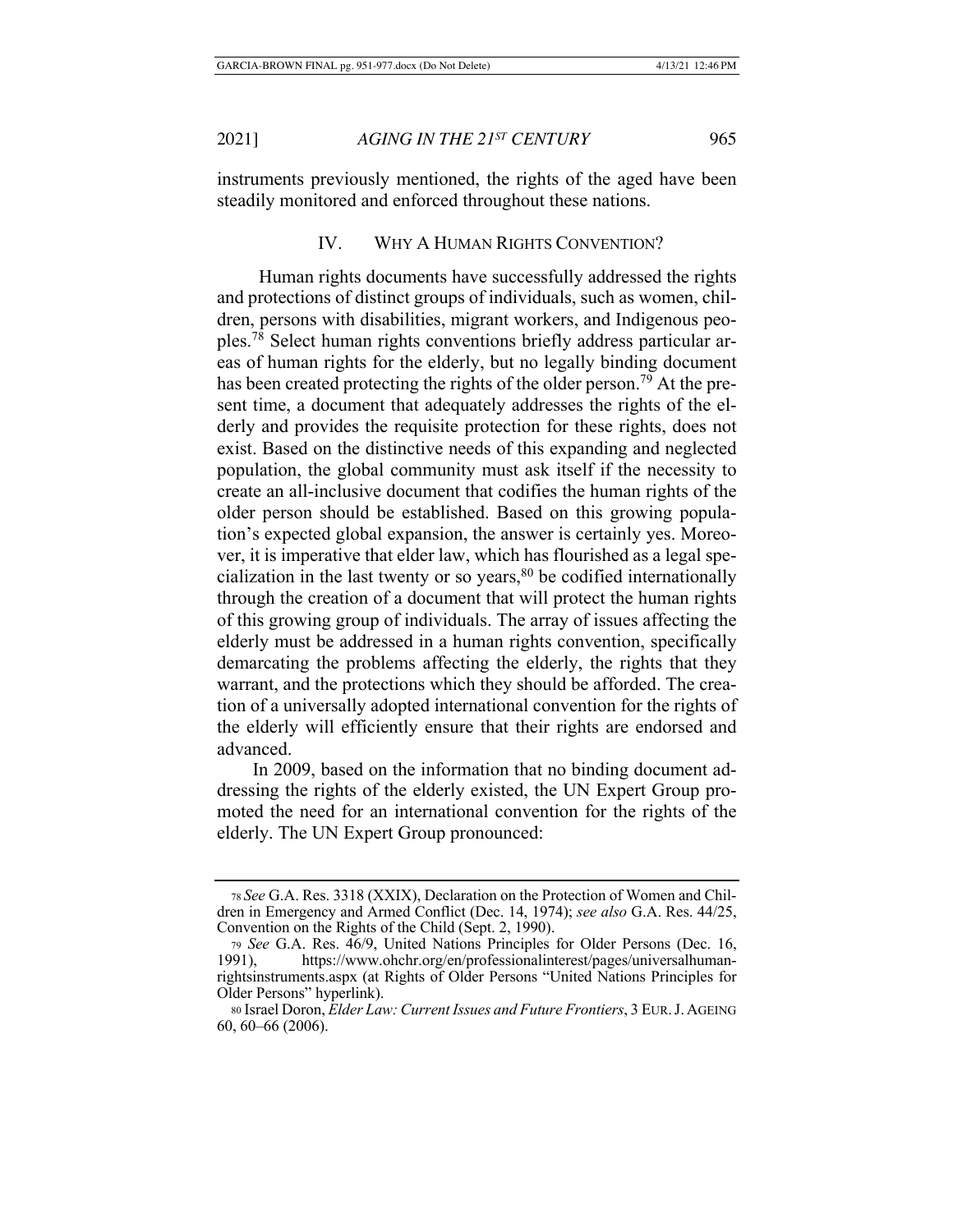The UN Policy documents on aging and older persons provide a comprehensive treatment of issues and public policy strategies but as "soft law," they contain no legally binding obligations and there are no sanctions for non-performance. Instead, they incorporate norms and percepts, which governments agree to be guided by, but without any requirement to account for adherence.<sup>81</sup>

In support of the UN Expert Group's position, an affirmation of the rights of the elderly would require a positive obligation from nations to ensure the enforcement and enjoyment of rights.<sup>82</sup> As stated by Tang and Lee, an international convention would not place "negative obligations on the participating states, but would also lay down norms in order to assist older people to attain a status comparable with that of the rest of the population."<sup>83</sup> The incorporation of international rights established by the treaty would be codified in national legislation. Just as the rights of children and women were changed by the respective international conventions, a document enforcing the rights of the elderly would also transform the treatment of the elderly on a global level. As the Convention on the Elimination of all Forms of Discrimination Against Women (CEDAW) encouraged the enforcement of rights for women, thereby creating a "global legality"<sup>84</sup> of women's rights, one may argue that a document identifying the rights of the elderly will have the same effect globally. Moreover, the creation of a convention on the rights of the elderly may generate global consent regarding the rights of the elderly, transforming the convention into customary international law, just as many have contended that the creation of the Convention on the Rights of the Child  $(CRC)$ has had. $85$ 

As previously discussed, the rights of the elderly are multifaceted and complex. The rights range from existing fundamental rights, such

<sup>81</sup> U.N. Dep't of Econ. & Soc'l Affairs, Div. for Soc'l Pol. & Dev., The Report of the Expert Group Meeting "Rights of Older Persons" (2009).

<sup>82</sup> Marthe Fredvang & Simon Biggs, *supra* note 49.

<sup>83</sup> Kwong-Leung Tand & Jik-Joen Lee, Global Social Justice for Older People: *The Case for an International Convention on the Rights of Older People, 36 BRITISH* J. Soc'l Work 1135 (2006).

<sup>84</sup> Elizabeth M. Schneider, Anna Hirsch Lecture: Transnational Law as a Domes*tic Resource: Thoughts on the Case of Women's Rights, 38 NEW ENG. L. REV. 689*  $(2004).$ 

<sup>85</sup> Barbara Atwood, The Voice of the Indian Child: Strengthening the Indian Child *Welfare Act Through Children's Participation, 50 ARIZ. L. REV. 127 (2008).*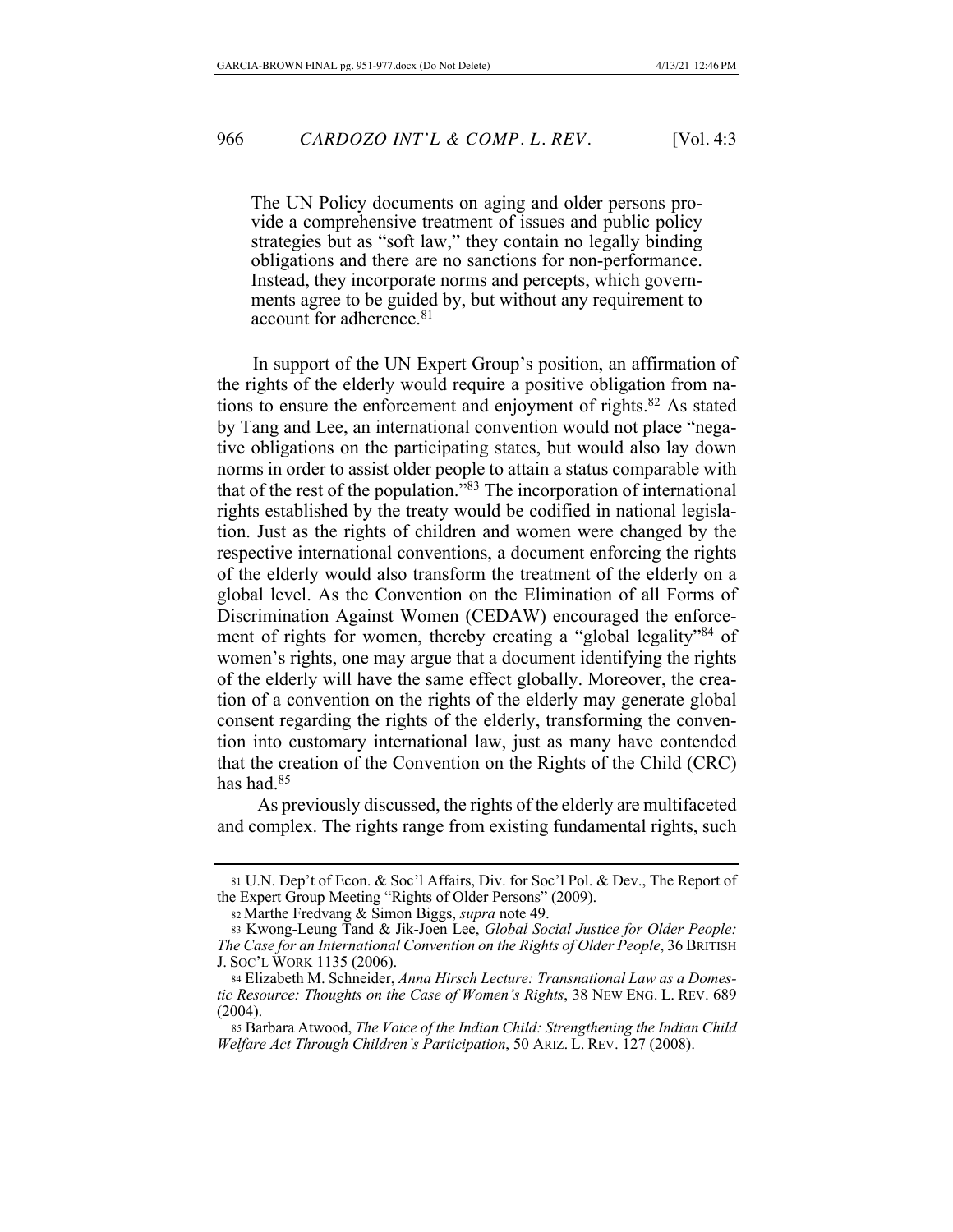as the right to privacy, and the inherent right to life, to the more emotional and psychological concerns of those participating in the community.<sup>86</sup> The rights the elder individual is entitled to can be organized as requiring the three Ps: protection, participation, and perception. The individual's right to feel safe and secure living within the community as a person of a particular age is fundamental when discussing human rights. The need to feel protected, not only physically, but also physiologically and emotionally, provides the aging person with reassurance and assists in preventing them from abuse and neglect. Participation in society enables the person to serve their community and the greater society as a whole. Through their participation, both the individual and those involved, benefit from the experiences and wisdom brought by the elderly individual's years of life experience.

In addition to remaining physically active through their participation, the elderly individual remains mentally astute and experiences the feeling of philanthropy through the giving of their time and resources. Perception refers to the changing of societal views associated with old age. Removing the discriminatory and degrading views of growing old, will therefore enhance the older population's life, while advancing society's progress in acquiring a unified perception of humanity. Below, the article outlines the specific issues facing the elderly population under the "three Ps," which are delineated.

## V. PROTECTION

The most susceptible to encroachment is the elderly individual's right to be protected and feel secure from physical and mental abuse.<sup>87</sup> Fundamental to the security found in maintaining physical and mental health, is the need to have adequate health care. Globally, many countries have universal healthcare systems that provide some sort of health care for the elderly. However, with the increase in the elderly population, the uncertainty of the quality and duration of this coverage is uncertain. In the United States, the framework for a universal healthcare model, which is in its infancy, has been created and faces much debate.<sup>88</sup> However, it contains uncertainties regarding

<sup>87</sup> World Health Organization, Elder Abuse, WHO (Apr. 04, 2021), https://www.who.int/ageing/projects/elder\_abuse/en/.

<sup>88</sup> Gabriel Zieff, Zachary Y. Kerr, Justin B. Moore, & Lee Stoner, Universal *Healthcare in the United States of America: A Healthy Debate, 56 MEDICINA 580*  $(2020).$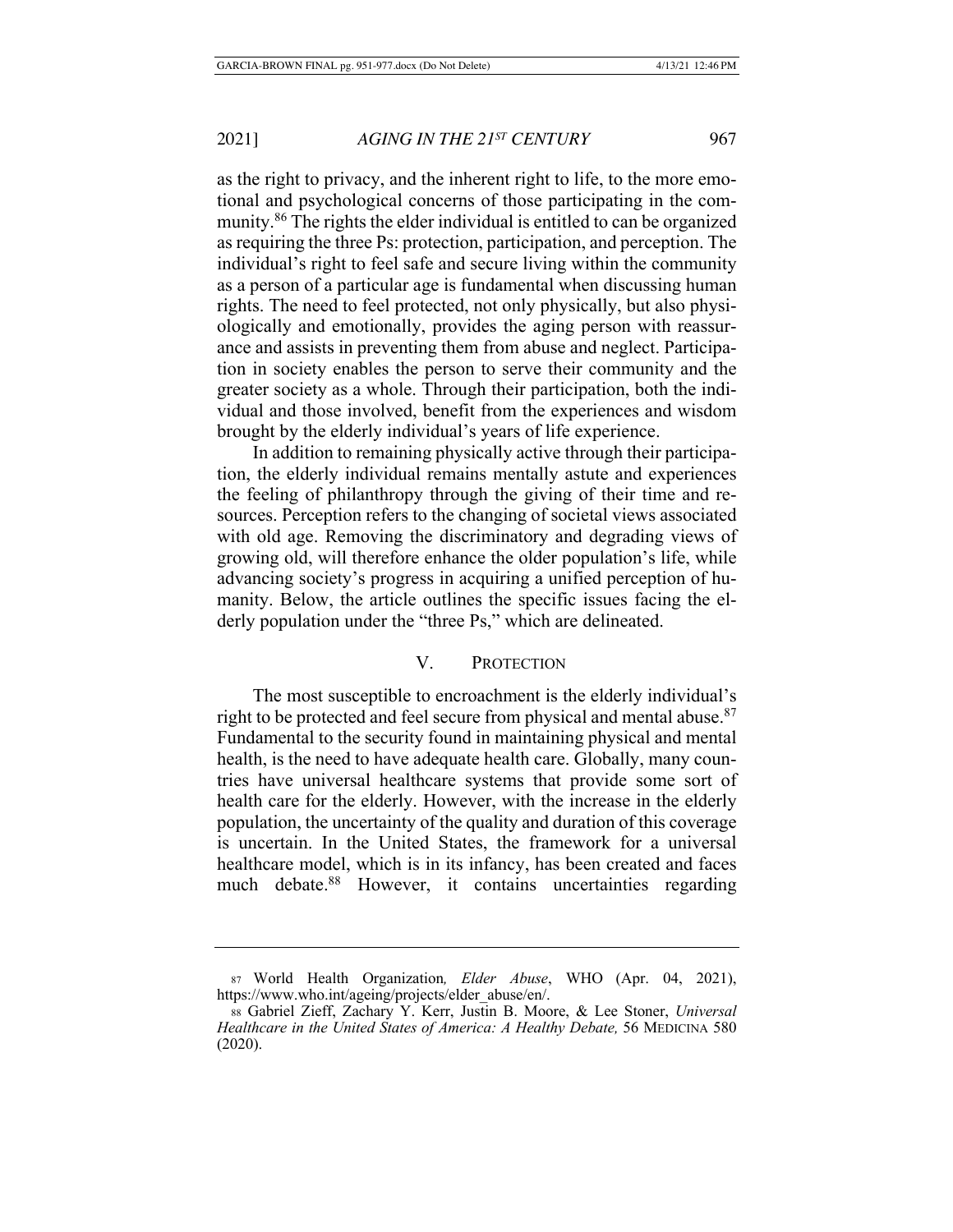implementation and healthcare assistance.<sup>89</sup> Currently, the United States offers federal, and state subsidized healthcare options for the disabled, elderly, and indigent. However, this system also contains flaws, including increased healthcare costs and the saturation of the populations receiving such benefits.<sup>90</sup> Rights that merit discussion as related to the protection of the elderly population, include the fundamental right to life, adequate standards of living, physical and mental health protections, and protection from abuse and inhumane treatments.<sup>91</sup> I begin the discussion below with the right to life.

## A. Fundamental Right to Life

Two crucial factors affecting the elderly, relate to the concept of the fundamental right to life. The first pertains to the elderly individual who is convicted of a capital offense and who is facing the death penalty. The second principal relates to particular end of life issues for the terminally ill elderly patient. The notion of dying with dignity is constantly debated amongst international parties. Determining whether this right also provides the terminally ill older individual with the right to choose not to live, is another aspect that must be considered when drafting the provision.

Routinely, the right to life has been continually discussed as it relates to a convicted individual's right to life in lieu of capital punishment. However, within this fervent debate, the elderly incarcerated person has been neglected.<sup>92</sup> Few international instruments address the elderly person's right to life, particularly as related to the prohibition regarding the imposition of capital punishment. The American Convention on Human Rights addresses in the prohibition of imposing the death penalty on individuals over the age of seventy in Article  $4(5)$ <sup>93</sup> The Fourteenth Amendment of the United States Constitution, provides inalienable rights to those individuals that cannot care for

<sup>89</sup> Id.

<sup>90</sup> *Id*.

<sup>91</sup> James Macinko, Flavia Cristina Drumond Andrade, Fabiola Bof de Andrade, & Maria Fernanda Lima-Costa, Universal Health Coverage: Are Older Adults Being Left Behind? Evidence from Aging Cohorts in Twenty Three Countries, 39 HEALTH SPENDING, MEDICAID & MORE  $(2020)$ .

<sup>92</sup> Zachary Psick, Cyrus Ahalt, Rebecca T. Brown, & Jonathan Simon, Prison Boomers: Policy Implications of Aging Prison Populations, 13 INT. J. PRISON HEALTH 57 (2017).

<sup>93</sup> American Convention of Human Rights, Pacts of San Jose, Costa Rica art. 4(5), Aug. 27, 1979 1114 U.N.T.S. 146.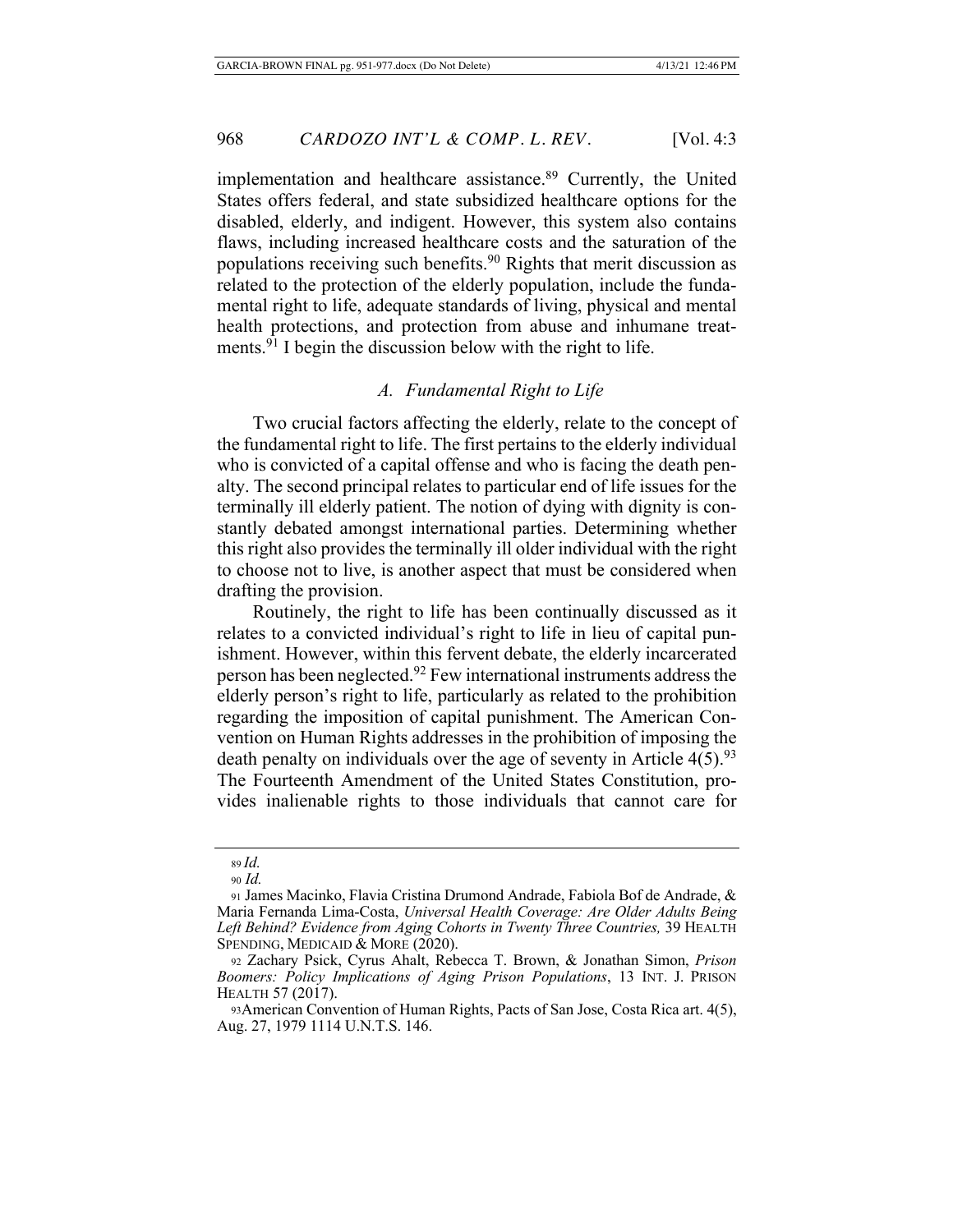themselves with the inherent protections and rights afforded to every individual.<sup>94</sup> This is a benefit provided by the state to preserve the dignity of an individual and the human rights afforded to all. However, despite the American Convention's prohibition, in 2006, a seventysix-year-old physically infirm convict, Clarency Ray Allen, was executed in California.<sup>95</sup> Currently, there are over five men on California's death row over the age of seventy.  $96$ 

## B. Adequate Standards of Living

Perhaps it is best to subscribe a separate portion of this discussion to the adequate standard of living, as the phrase encompasses the complete rights that should be afforded not only to the elderly, but to humanity as a whole. When stating that a group should have the right to an adequate standard of living, for example the right to healthcare, the right to housing, the right to employment, and the enhancement of earning potential, amongst many other rights.<sup>97</sup> However, for the purposes of discussing the protection that should be afforded to the elderly, the adequate standards of living will be addressed as a right within the broad "protection" section that will be referred to herein.

The right to have adequate shelter and food is an undeniable human right that is universal. In particular, in the UN Principles for Older Persons, the UN Human Rights Committee strongly supported the significance of the right to "adequate food, water, shelter, clothing and health care through the provisions of income, family and community support and self-help"<sup>98</sup> for all aged persons. Repeatedly, it is the obligation of the states to provide for an adequate standard of living, through housing and food, particularly when addressing the elderly

<sup>94</sup> U.S. CONST. amend. XIV,  $\S$  2.

<sup>95</sup> It should be noted that Allen's sentencing came in 1982 after he was convicted for ordering the murder of three witnesses in a burglary case he was involved in. Repeated clemency hearings were held arguing that Allen was too old and infirm to be put death. It was also argued that it would be "cruel and unusual punishment" to execute the disabled, diabetic, and wheelchair bound man.

<sup>96</sup> Death Penalty Questioned for Elderly as New Records Set in Senior Executions,  $S_{ENIOR}$  JOURNAL (Jan. 11, 2006), /web.archive.org/web/20130117195616/http://seniorjournal.com/NEWS/Features/6-01-11-DeathPenaltyQuestioned.htm.

<sup>97</sup> Britta Baer, Anjana Bhushan, Hala Abou Taleb, Javier Vasquez, & Rebekah Thomas, *The Right to Health of Older People*, 56 THE GERONTOLOGIST S206  $(2016).$ 

<sup>98</sup> G.A. Res. 46/91, at 1 (Dec. 16, 1991).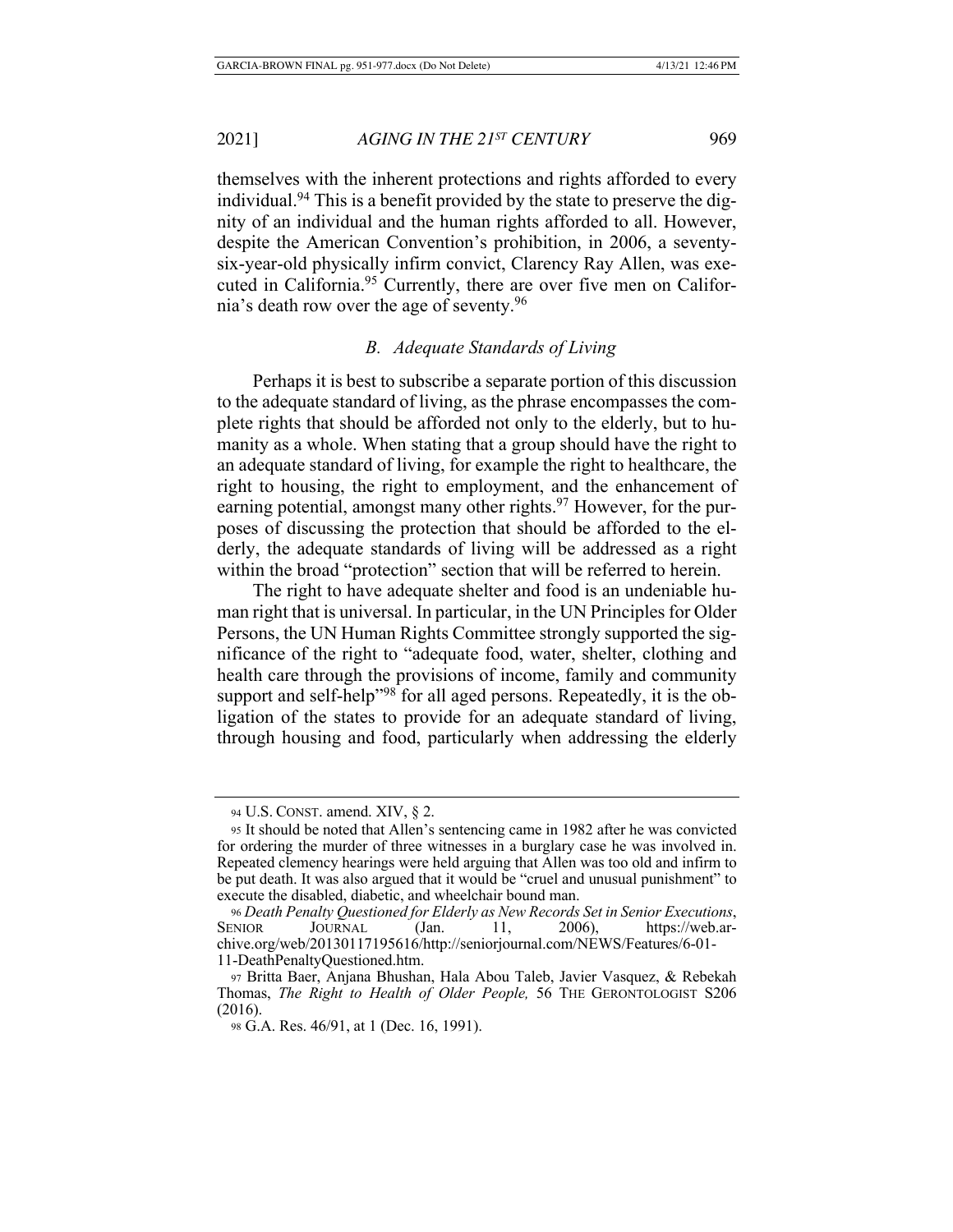person, who is unable to acquire food and shelter for themselves.<sup>99</sup> In addition, several human rights documents address the need to assist the elderly in obtaining the adequate standard of living that are required in order to enjoy the additional human rights.

In particular, Article 25 of the Universal Declaration of Human Rights, Article  $11(2)$  of the ICESCR and Article 17 of the Additional Protocol to the American Convention in the Inter-American Human Rights System, all call for the providing of adequate food provisions, particularly when the elderly person is unable to obtain it for themselves. Just as the dietary needs of children are unique to the adult population, so too are the nutritional needs of the aged person.<sup>100</sup> It is necessary to ensure that the availability of food not only meets the quantitative need for the population, but also that the requisite quality must be present in order to satisfactorily meet the dietary need of that individual.<sup>101</sup>

The accessibility of food must further be differentiated as being economically and physically accessible. Economic accessibility requires food to be made available to the elderly who are financially challenged by ensuring that the cost of the quality food does not affect the right of the aged person from receiving the food, nor that it infringes on any other basic human right.<sup>102</sup> Concurrently, the physical accessibility of food relates to the elderly population's ability to obtain the food, particularly if they are physically challenged or vulnerable for any other reasons. If the elderly person is in a specific physical disadvantage in comparison to his or her elderly peer, the person should be provided with a specific priority in the obtaining of nutrition.<sup>103</sup> Any violation in the refusal to provide economic or physical accessibility to food based on the age of the intended recipient, would therefore result in a violation of the Covenant by the state party.<sup>104</sup>

The state's meeting the aged person's right to an adequate standard of living also includes the right to adequate care. Adequate care can be described as the intake of nutritional value that assists the

<sup>99</sup> See International Covenant on Economic, Social and Cultural Rights art. 11.2, Dec. 16, 1966, 993 U.N.T.S. 3; S. Exec. Doc. D, 95-2 (1978); G.A. Res. 217A (III) U.N. Doc. A/810, art 17, at 71 (Dec. 8, 1948).

<sup>100</sup> See Right to Adequate Food (Art. 11): CESCR General Comment 12, U.N. OHCHR, Econ., Soc., & Cultural Rts. Comm., 20th Sess., U.N. DOC. E/C. 12/1999/5, at para. 8 (1999).

<sup>101</sup> *Id.* 

<sup>102</sup> See id. at para. 13.

<sup>103</sup> *Id.* 

<sup>104</sup> *Id.* at para. 18.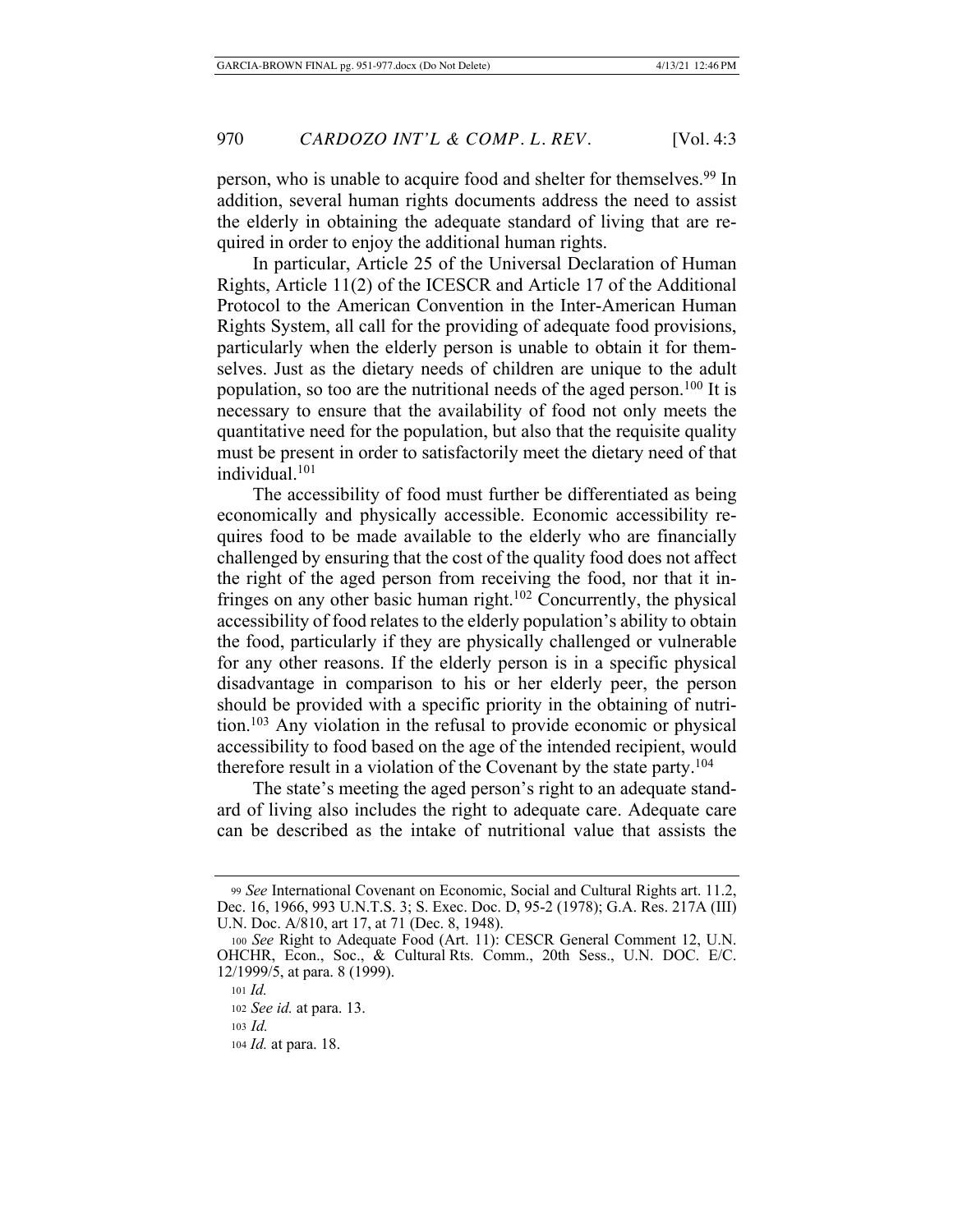individual in living a healthy lifestyle, which in turn promotes the adequate standard of living. Additionally, another issue that most third world countries experience is the lack of clean water. As previously referred to, while meeting nutritional needs of children, adults and the elderly are seemingly important to all and it is therefore particularly important to meet the nutritional needs of the elderly based on their unique physical needs. As such, ensuring that the food intake has adequate vitamins and nutrients is essential in the securing of healthy living in the elder years. Providing a formulated national food program is required by the states to ensure that the elderly have access to such food and a guarantee that third parties do not infringe upon this right.<sup>105</sup> The Committee discussed that this plan must be culturally specific in order to meet the needs of that particular state and its population.<sup>106</sup>

Ensuring that the rights are enumerated is one significant obstacle that must be overcome and commended when enacted, however, it is also necessary for the state actor to provide for the protection and enforcement of this and other rights. Other rights include the right against discrimination based on age and gender, access to end of life care and protection from abuse, along with the right to be free from exploitation. While this list is not exhaustive of the right afforded to the elderly, it is a starting point by which to ensure policies enacted have an outline of the issues important to this group. Special protections for this vulnerable elderly group must be provided priorities when it applies to judicial review and protection.<sup>107</sup> Remedies in the form of restitution, satisfaction or compensation, to name just a few, are amongst the recommendations made by the Committee upon the creation of an enforcement provision.<sup>108</sup> The success of any human rights document closely relates to the enforcement provisions made by the parties.

An additional component to the adequate standard of living for the elderly population is the importance of housing. The Committee has acknowledged the differences in economic, social, and cultural factors of the international state parties. The Committee established that particular provisions must be included in national housing plans

<sup>105</sup> See id. at para. 39.

<sup>106</sup> See Right to Adequate Food (Art. 11): CESCR General Comment 12, U.N. OHCHR, Econ., Soc., & Cultural Rts. Comm., 20th Sess., U.N. DOC. E/C. 12/1999/5, at para. 8 (1999).

<sup>107</sup> *Id.* at para. 28.

<sup>108</sup> *See id.* at para. 32.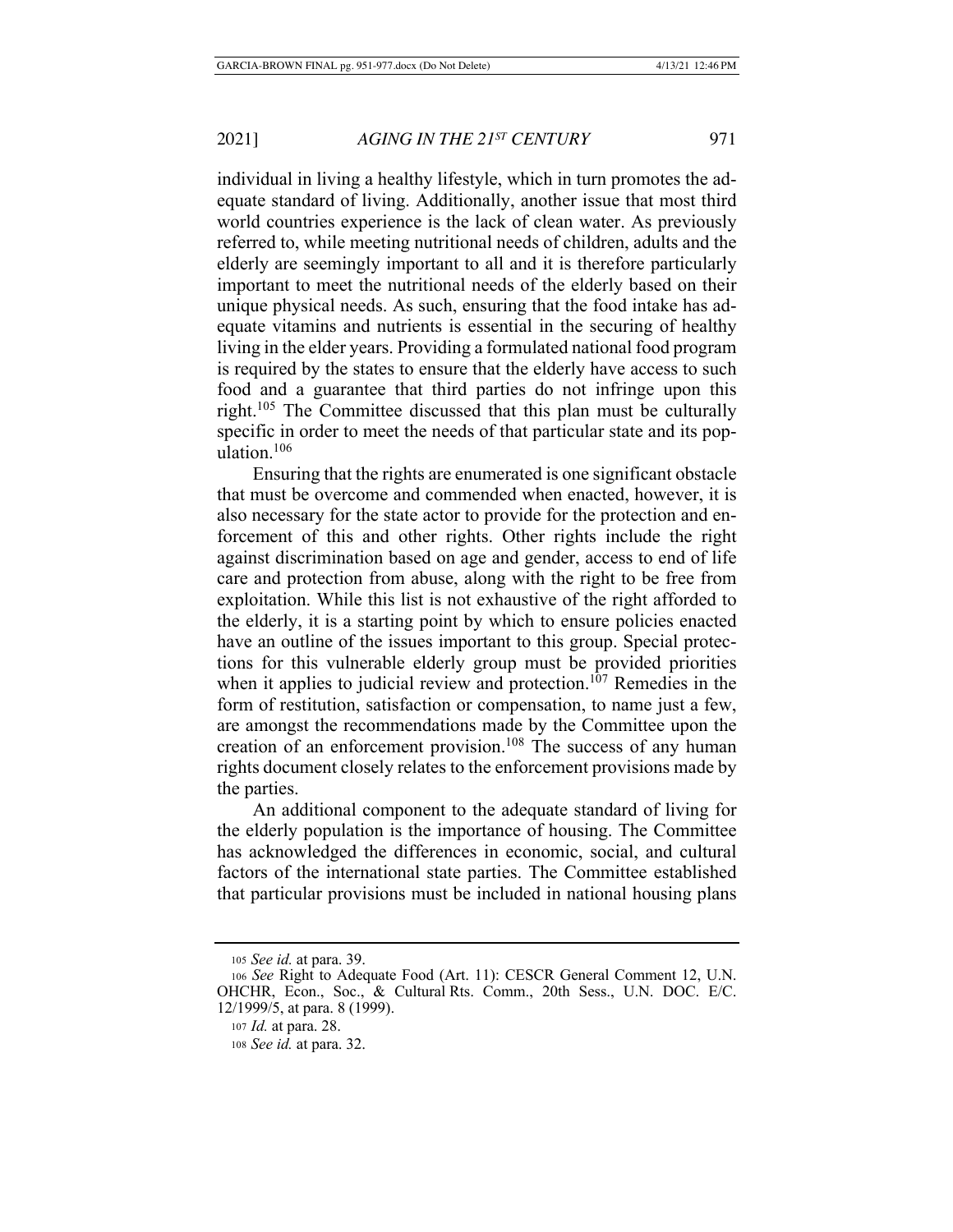to secure adequate housing.<sup>109</sup> It is well understood that each state party encompasses a unique set of features that will require specific and unique provisions that will assist the elderly, while addressing the state's social, economic, and cultural factors.<sup>110</sup> The availability of a secure place of residence contributes greatly to the physical and mental well-being of an individual. Although the ICESCR is silent concerning the right to housing, it is widely understood within the international human rights community that the right is intrinsic when referring to an adequate standard of living.<sup>111</sup> Incorporated within the concept of adequate housing, is the ability to live in a place or manner where the person is secure and is afforded peace and dignity. It is important to note that housing rights should be afforded to the elderly, not just the right to shelter in order for the state to ensure that the right is properly employed.<sup>112</sup> "[R] egardless of age, economic status, group or other affiliation or status and other factors," everyone is entitled to adequate housing.<sup>113</sup> Discrimination of this kind would be a violation of the right to adequate housing, which is distinctly affiliated with other human rights.<sup>114</sup> The Committee has stated that the right to adequate housing is connected to traditional civil and political rights, such as the freedom of expression, thereby requiring the fulfillment of this right in order to realize other important rights.<sup>115</sup>

In order to meet the right to adequate housing, the Committee enumerated the seven categories that must be provided in order to ensure that complete legal protection is enjoyed by the elderly. The first

112 James v. United Kingdom, App. No. 8793/79 Eur. Ct. H.R. (1986).

115 *Id.* at para. 9.

<sup>109</sup> Right to Adequate Housing, art. 11(1), CESCR General Comment 4, U.N.  $OHCHR$ , Econ., Soc., & Cultural Rts. Comm., 6th Sess., U.N. DOC. IIRI/Gen/1/Rev.1, at 53, para. 8 (1994), http://www1.umn.edu/humanrts/gencomm/epcomm4.htm.

<sup>110</sup> *Id.* at para. 8(a) (the Committee report addresses that besides social, economic, and cultural elements, the state's climatic, ecological, and other actors must be considered. Yet, the Committee believes that it is feasible for the state to identify and implement the right of adequate housing).

<sup>111</sup> See Comm'n on Human Rights, Sub-Comm. on Prevention of Discrimination and Prot. of Minorities, The Realization of Economic, Social and Cultural Rights, E/CN. 4/Sub.2 (1999); See also Revised European Social Charter, Eur., May 3, 1996, C.E.T.S. No. 163 (addressing the right to housing as applied to the elderly).

<sup>113</sup> Right to Adequate Housing, art. 11(1), CESCR General Comment 4, U.N. OHCHR, Econ., Soc., & Cultural Rts. Comm., 6th Sess., U.N. DOC.  $IIRI/Gen/1/Rev.1$ , at para. 6 (1994).

<sup>114</sup> Id. at para. 7 (the Committee's view, "the right to housing should not be interepreted in a narrow or restrictive sense . . . it should be seen as a right to live somewhere in security, peace and dignity.").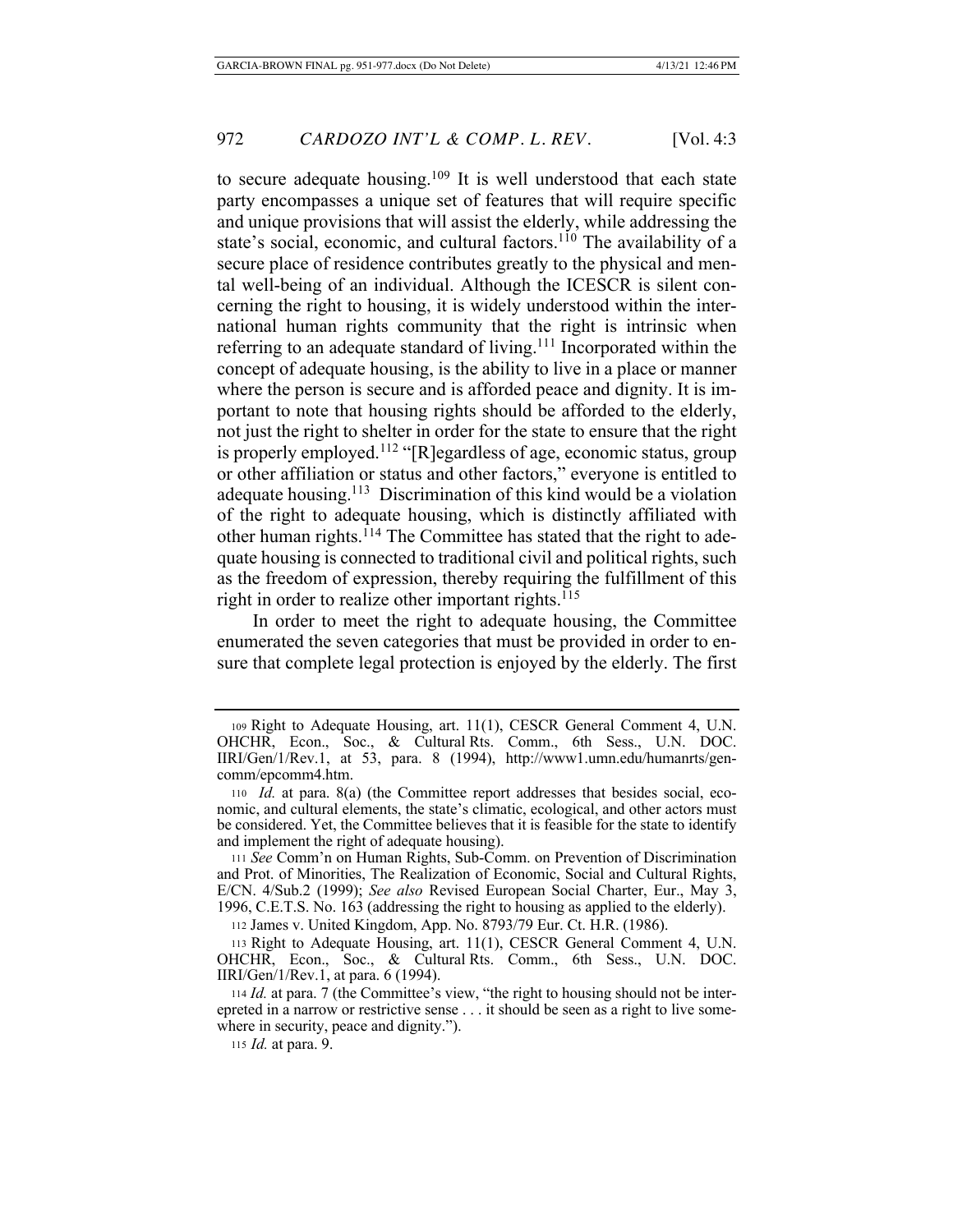category relates to the legal security of tenure.<sup>116</sup> The elderly are to feel secure while sheltered, and free from worries of forced eviction, threats or any form of harassment.<sup>117</sup> It is imperative that all states ensure legal protections to any person who is deprived of this protection and take "immediate measures"<sup>118</sup> therein. The second category relates to the availability of "services, materials, facilities and infrastructure." $^{119}$ 

# $C.$  *Physical and Mental Medical Protections*

Many different factors that affect the elderly require codification in order to provide the most universal protection. Factors that must be addressed should include special health issues that are often neglected, but do affect the elderly in increasingly numbers, such as  $HIV/AIDS$ .<sup>120</sup> In an analysis by HelpAge International of twenty-five core indicators established by the Monitoring and Evaluation Reference Group of UNAIDS, it was determined that people aged fifty and over, were excluded from the examination and reporting.<sup>121</sup> The exclusion of this group has impeded the progress of assisting this age group in the treatment and success of treating HIV/AIDS.<sup>122</sup> The discrimination faced by the elderly prevents them from receiving medical assistance and funding for research. Simple failure to provide adequate information to the fifty and older age group through informational campaigns are denied the proper education to prevent the disease. It is extremely important that this population be provided resources such as funding and medical assistance in order to treat their disease considering that these individuals serve as caregivers to their family and  $children<sup>123</sup>$ 

119 *Id.* at para. 8(b).

 $122$  *Id.* 

123 *Id.* at 3.

 $116$  *Id.* 

<sup>117</sup> *Id.* at para. 8(a).

<sup>118</sup> *Id.* 

<sup>120</sup> Susan L. Waysdorf, The Aging of the AIDS Epidemic: Emerging Legal and Public Health Issues for Elderly Persons Living with HIV/AIDS, 10 ELDER L.J. 47  $(2002).$ 

<sup>121</sup> UNGASS Indicators: Where Are the Over-50s?, HELPAGE INTERNATIONAL 1 (June 2008), http://globalag.igc.org/health/world/2008/UNGASSbriefing.pdf.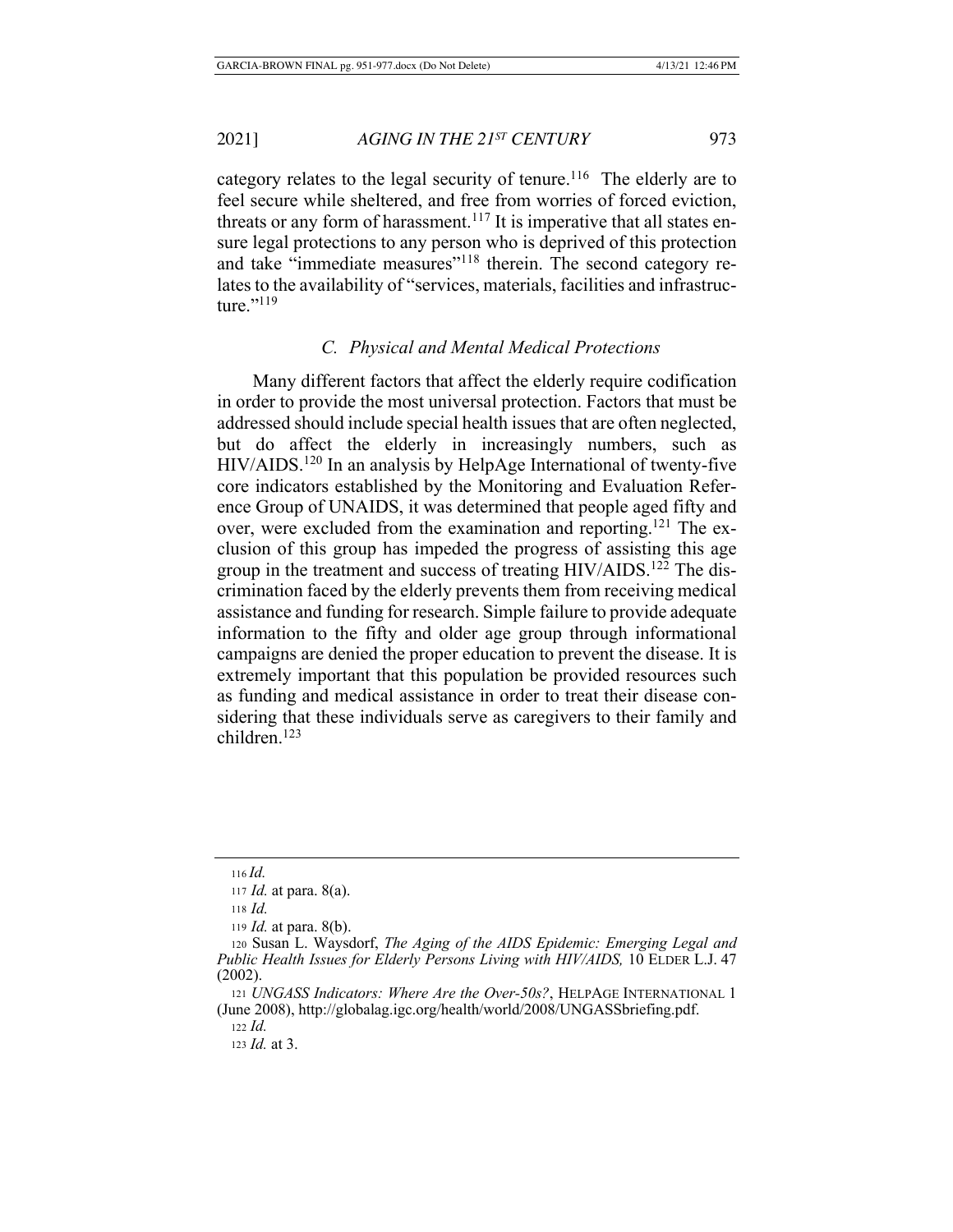## VI. CALL FOR A SPECIAL DOCUMENT FOR THE PROTECTION OF THE ELDERLY

The need for a human rights convention that will protect the rights of the elderly must serve the distinct rights of this special and growing population. The convention must establish the special needs and concerns that affect the elderly. The rights that are codified must create an obligatory law that will bind the international community, eliminating any gaps that currently exist in the global community. The inclusion of rights that have previously been excluded from documents, recommendations, or disregarded as an issue affecting the elderly, must be included to ensure a complete document protecting every facet of the elder individual's life. Physical protections will serve as a great benefit to the elderly person, but the emotional empowerment created by the rights and principles of the proposed framework will enhance the life of the protected and benefit the global community. Raising community awareness regarding the vast array of issues affecting the elderly will promote social protections, such as local legal protections, promote health care research and implementation and prevent physical abuse. Moreover, the document must address the preservation of dignity as related to both economic protections, and healthcare decisions. The discrimination facing specific subgroups of elderly individuals, such as women, requires a specific provision of distinction and protection. In order for the document to be all inclusive, the array of global human rights contributors must be referenced, including member states, NGOs, private sectors, and most importantly, the elderly population. Implementation of a punitive source must be carefully and meticulously established, in order to create a strong document, which will have the power of force behind its established terms and protections.

The creation and implementation of a human rights document protecting the unique rights of the elderly will empower this population by changing social misperceptions and ensure that the global community takes accountability for the protection of the elderly. The establishment of a universal convention on the rights of the older person will strive towards dispelling ageism and discrimination both locally and universally. No efficient protections currently exist for expanding the rights of the aging population. As such, it is crucial that a universal human rights instrument be drafted addressing the comprehensive needs of the elderly.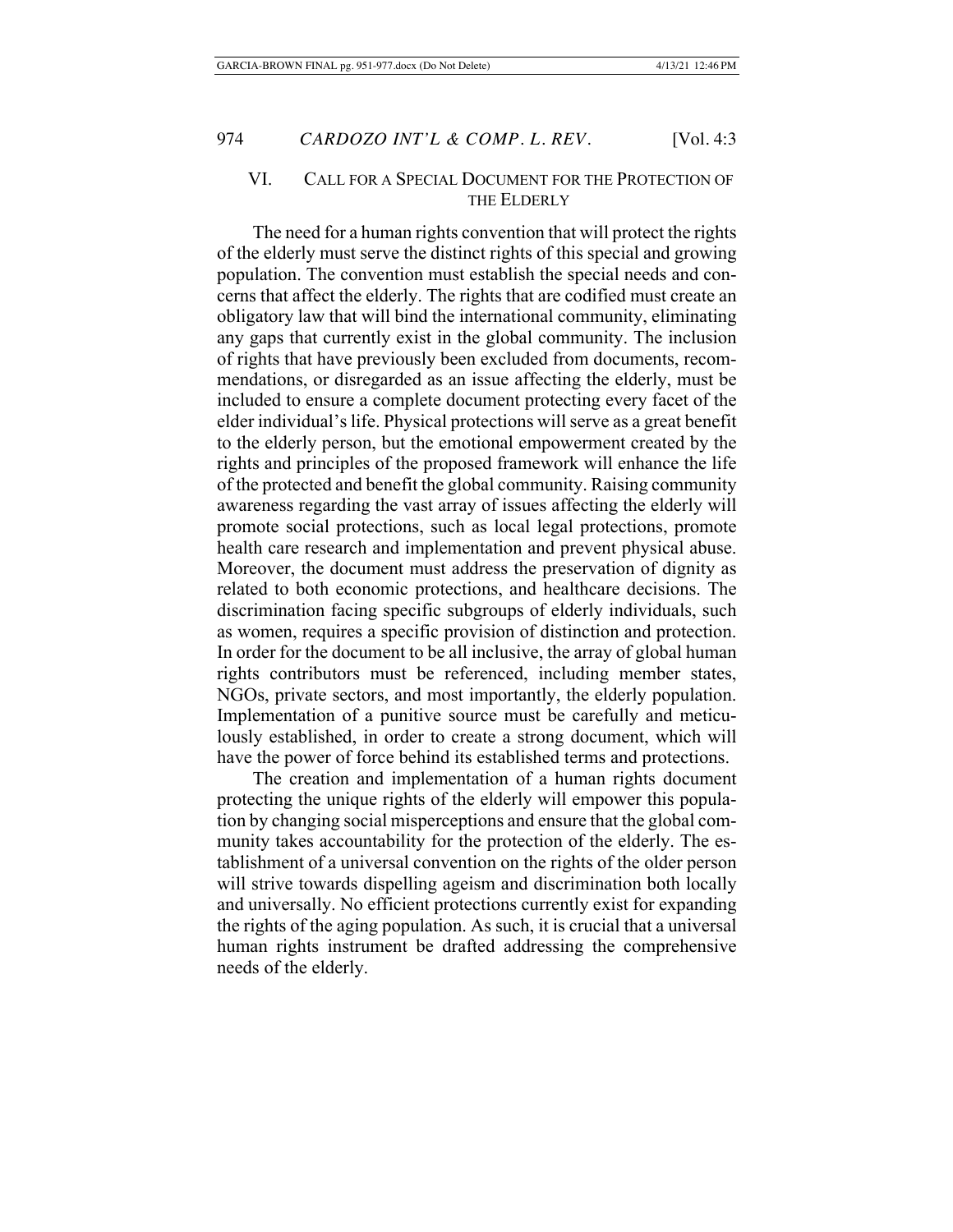#### A. Elder Rights and the International Legal Community

The creation of an international treaty protecting the human rights of a particular group always leads to the modification of a ratifying or acceding state's existing national laws and legislation. The ratification of an international document brings with it, monumental change not only for the group of protected people, but also the nation agreeing to enact these changes. Although binding treaties provide more authority to ensure the enforcement of the rights and subsequent consequences, non-binding instruments such as declarations and resolutions can be  $s$ effective in modifying the governmental and societal practices through the employing of international peer pressure.<sup>124</sup> The peer pressure utilized may serve as a catalyst for the non-acquiescing nation to make modifications to their legislation, national laws, or acceptance of commitments in order to prevent a negative connotation in the international community. $125$ 

## **B.** The Convention on Elder Rights Paradigm

The grouping of elder law with the disabled is commonly evidenced in international documents, legislation, and nongovernmental organizations. Many United States bar associations and law firms combine elder law and disability rights into one section, which serves both parties.<sup>126</sup> The perception that the elderly are disabled, is one hurdle that must be overcome. Just as the disabled person may be mentally or physically capable in other areas, so too is the elderly individual. Placing the elderly population in the same category as the disabled, stigmatizes, and actually affirms, the misconception that to be older is to be disabled.<sup>127</sup> Ensuring that the elderly are provided their own human rights convention, advocacy group, and general support system, changes the perception of the elderly person, thereby "humanizing" the elderly population as a subset of the human population, not castoffs seen as a burden upon the younger generation. Addressing and defining the unique needs of the elderly along with establishing the specific protections required for this population will ensure the

<sup>124</sup> Andrew T. Guzman & Timothy L. Meyer, *International Soft Law*, 2 J. OF LEGAL ANALYSIS  $171$  (2010).

 $125$ *Id.* 

<sup>126</sup> See generally THE ELDER & DISABILITY LAW CENTER, https://www.edlc.com/ (last visited Mar.  $15, 2021$ ).

<sup>127</sup> Leslie Pickering Francis & Anita Silvers, Brining Age Discrimination and Dis*ability Discrimination Together: Too Few Intersections, Too Many Interstices, 11* MARQUETTE ELDER'S ADVISOR 140 (2012).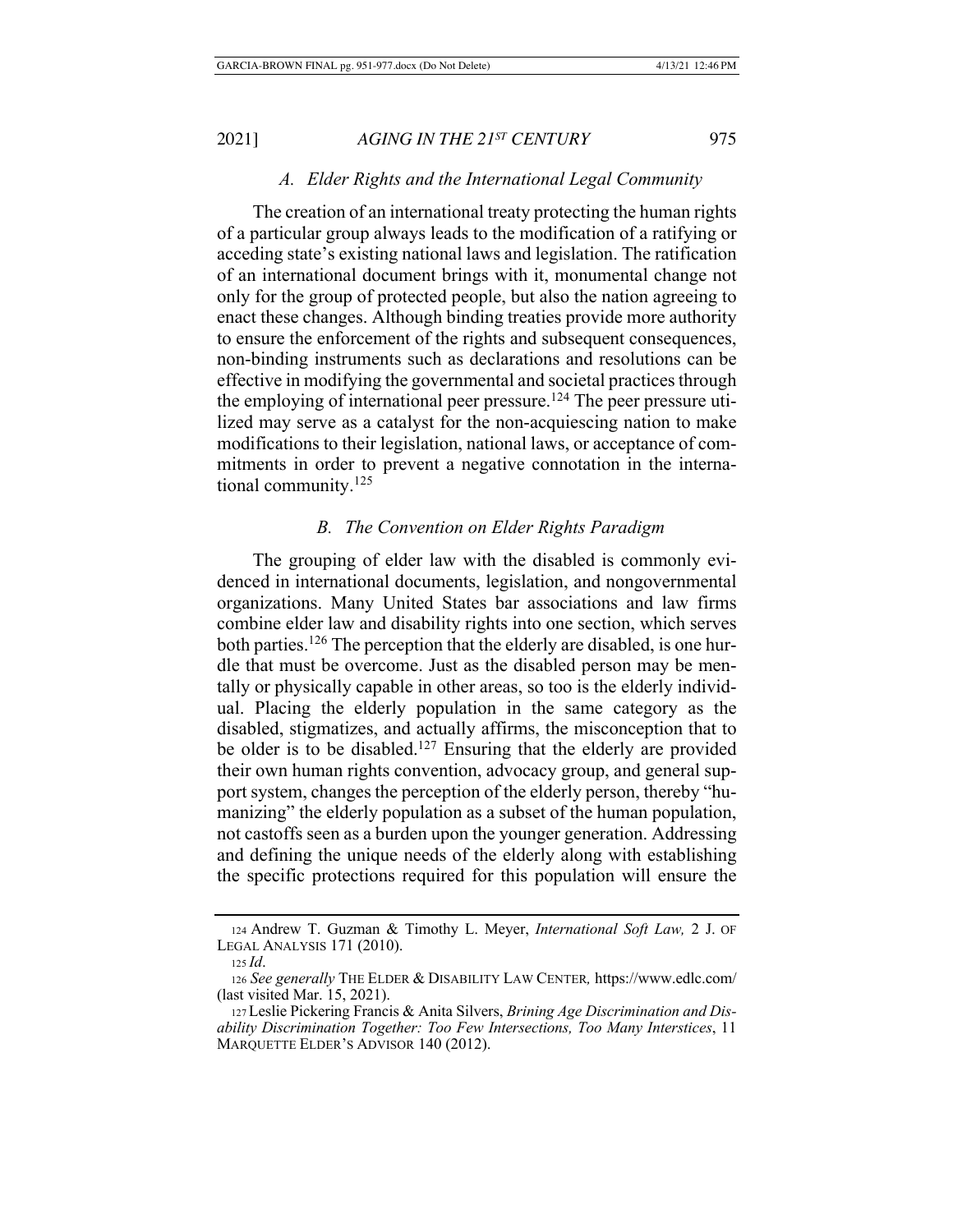proper regulations that will minimize the elderly from the vulnerable categorization to a more empowered group. Therefore, it is essential that the human rights document created for the purpose of protecting the rights of the elderly includes the enumerated indivisible, interdependent, and interrelated human rights provisions.

The unprecedented occurrences of the global pandemic brought to the forefront the disparate treatment of the elderly.<sup>128</sup> The elderly were isolated from family and caregivers as the pandemic lockdowns began. With minimal access to family members, the elderly were susceptible to abuse and lack of medical care. Social isolation was the greatest risk factor for abuse of the elderly.<sup>129</sup> The vulnerability of this population and the lack of policies and protections on medical support validates the need for a more universal protection now, as well as postpandemic. The renewed urgency to protect the rights of the elderly against abuse, neglect, disparate health care, can be the best thing to result from the pandemic. The United States and international community must take a responsive approach to implement and ensure the future of the elderly community.

## VII. CONCLUSION

Undoubtedly, the elderly population remains a vulnerable group requiring protections against an array of abuses. The abuses suffered by the elderly include physical and mental abuse, neglect, and exploitation. While this is select list of abuses suffered by the elderly, it remains a starting point for state and federal legislators to begin enacting laws. Significant variations domestically exist with states addressing the issue disproportionately. Referring to international charters can provide a foundation on improving the legal protections in the United States, thereby creating a uniform legislative protection.

As the elderly population increases, implementation of laws, as well as the support for caregivers is imperative in ensuring changes in the legal protections of the elderly. While this may require significant financial investment in resources, enactments by the Department of Justice and support by professional organizations, such as the American Bar Association, can ensure the effective implementation of protections. Focusing on intervening and preventing elder abuse through

<sup>128</sup> S. Duke Han & Laura Mosqueda, *Elder Abuse in the COVID-19 Era*, 68 (7) J. OF AM. GERIATRICS SOC'Y, 1386-87 (July 2020).

 $129$  *Id.*